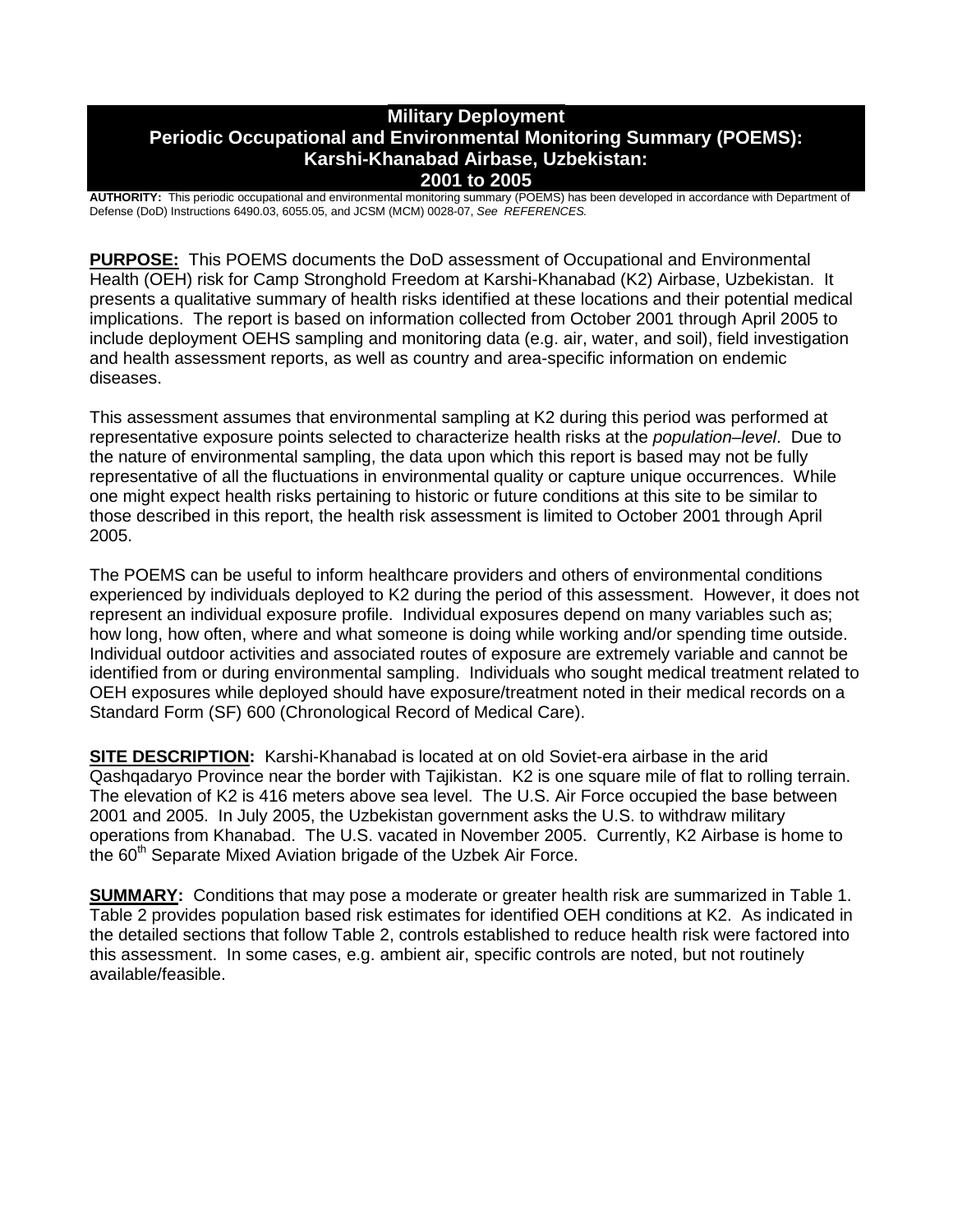## **Table 1: Summary of Occupational and Environmental Conditions with MODERATE or Greater Health Risk**

## **Short-term health risks & medical implications:**

The following hazards may be associated with potential acute health effects in some personnel during deployment at K2, Uzbekistan:

Inhalable coarse particulate matter less than 10 micrometers in diameter ( $PM_{10}$ ); food/waterborne diseases (e.g., bacterial diarrhea, Hepatitis A, Typhoid fever, Brucellosis, diarrhea-protozoal, Hepatitis E); other endemic diseases (cutaneous leishmaniasis, Crimean-Congo hemorrhagic fever, plague, Leptospirosis, Tuberculosis (TB), Rabies, Anthrax, Q fever), heat stress, and continuous noise. For food/waterborne diseases (e.g., bacterial diarrhea, hepatitis A, Typhoid fever, Brucellosis, diarrhea-protozoal, Hepatitis E), if ingesting local food and water, the health effects could have temporarily incapacitate personnel (diarrhea) or result in prolonged illness (Hepatitis A, Typhoid fever, Hepatitis E, and Brucellosis). For heat stress, risk can be greater for susceptible persons including those older than 45, of low fitness level, who are unacclimatized, or with underlying medical conditions. Risks from food/waterborne diseases and heat stress may have been reduced with preventive medicine controls and mitigation, which includes Hepatitis A and Typhoid fever vaccinations. For other vector-borne endemic diseases (cutaneous leishmaniasis, Crimean-Congo hemorrhagic fever, plague), these diseases may constitute a significant risk due to exposure to biting vectors. For water contact diseases (Leptospirosis) activities involving extensive contact with surface water increase risk. For respiratory diseases (Tuberculosis (TB)), personnel in close-quarter conditions could have been at risk for person-toperson spread. Animal contact diseases (Rabies, Anthrax, Q fever), pose year-round risk. For continuous noise exposure, the risk is to individuals working near major noise sources. Risk may have been reduced to the majority of personnel and to individuals working near major noise sources by using proper hearing protection. For PM<sub>10</sub>, exposures may result in mild to more serious short-term health effects (e.g., eye, nose or throat and lung irritation) in some personnel while at this site. For  $PM_{10}$ , certain subgroups of the deployed forces (e.g., those with pre-existing asthma/cardio-pulmonary conditions) are at greatest risk of developing notable health effects. Although most effects from exposure to particulate matter should have resolved post-deployment, providers should be prepared to consider the relationship between deployment exposures and current complaints. Some individuals may have sought treatment for acute respiratory irritation during their time at Karshi-Khanabad Airbase. Personnel who reported with symptoms or required treatment while at this site should have exposure/treatment noted in medical record on a Standard Form (SF) 600 (Chronological Record of Medical Care).

## **Long-term health risks & medical implications:**

The following hazards may be associated with potential chronic health effects in some personnel during deployment at K2, Uzbekistan:

For continuous noise exposure, the long-term risk is to individuals working near major noise sources. Risk may have been reduced to the majority of personnel and to individuals working near major noise sources by using proper hearing protection. It is considered possible that some otherwise healthy personnel who were exposed for a long-term period to airborne particulate matter could develop certain health conditions (e.g., reduced lung function, cardiopulmonary disease). Personnel with a history of asthma or cardiopulmonary disease could potentially be more likely to develop such chronic health conditions. While particulate matter exposures are documented and archived, at this time there are no specific recommended, post-deployment medical surveillance evaluations or treatments. Providers should still consider overall individual health status (e.g., any underlying conditions/susceptibilities) and any potential unique individual exposures (such as burn pits, or occupational or specific personal dosimeter data) when assessing individual concerns. Certain individuals may need to be followed/evaluated for specific occupational exposures/injuries (e.g., annual audiograms as part of the medical surveillance for those enrolled in the Hearing Conservation Program; and personnel covered by Respiratory Protection Program and/or Hazardous Waste/Emergency Responders Medical Surveillance).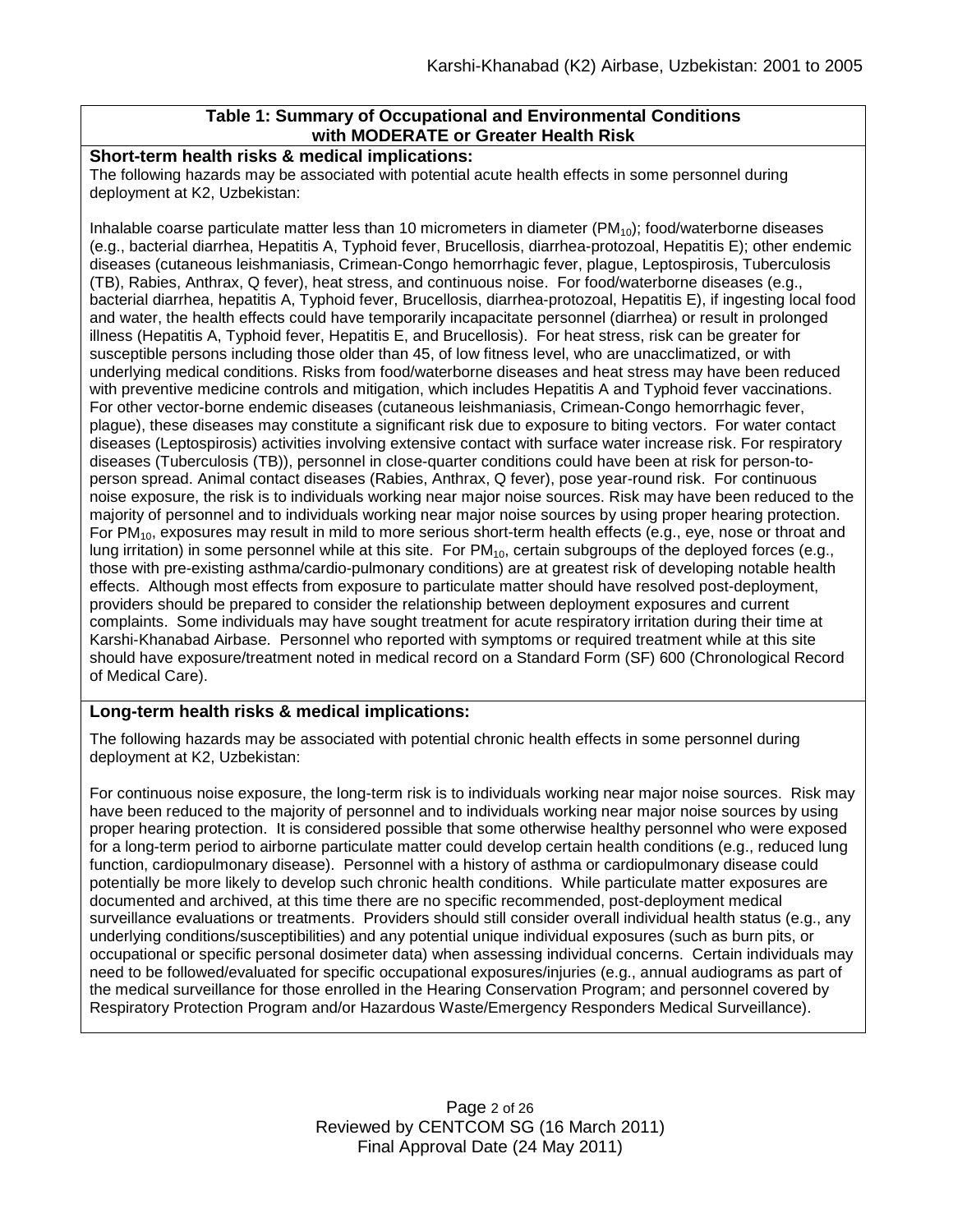| Source of<br><b>Identified Health</b><br>Risk <sup>3</sup>       | Unmitigated Health Risk Estimate <sup>4</sup>                                                                                                                                                                                                                                                                                                                                                | <b>Control Measures</b><br>Implemented                                                                                                                 | <b>Residual Health Risk Estimate<sup>4</sup></b>                                                                                                                                                                                                                                                                     |
|------------------------------------------------------------------|----------------------------------------------------------------------------------------------------------------------------------------------------------------------------------------------------------------------------------------------------------------------------------------------------------------------------------------------------------------------------------------------|--------------------------------------------------------------------------------------------------------------------------------------------------------|----------------------------------------------------------------------------------------------------------------------------------------------------------------------------------------------------------------------------------------------------------------------------------------------------------------------|
| <b>AIR</b>                                                       |                                                                                                                                                                                                                                                                                                                                                                                              |                                                                                                                                                        |                                                                                                                                                                                                                                                                                                                      |
| $PM_{10}$                                                        | Short-term: Low to High, Daily levels<br>vary, acute health effects (e.g., upper<br>respiratory tract irritation) more<br>pronounced during peak days. More<br>serious effects are possible in<br>susceptible persons (e.g., those with<br>asthma/existing respiratory diseases).<br>Long-term: No health guidelines                                                                         | Limiting strenuous<br>physical activities when air<br>quality is especially poor;<br>and actions such as<br>closing tent flaps,<br>windows, and doors. | Short-term: Low to none, Daily levels<br>vary, acute health effects (e.g., upper<br>respiratory tract irritation) more<br>pronounced during peak days. More<br>serious effects are possible in<br>susceptible persons (e.g., those with<br>asthma/existing respiratory diseases).<br>Long-term: No health guidelines |
| <b>WATER</b>                                                     |                                                                                                                                                                                                                                                                                                                                                                                              |                                                                                                                                                        |                                                                                                                                                                                                                                                                                                                      |
|                                                                  |                                                                                                                                                                                                                                                                                                                                                                                              |                                                                                                                                                        |                                                                                                                                                                                                                                                                                                                      |
| Water for Other                                                  | Short-term: Low                                                                                                                                                                                                                                                                                                                                                                              | Water treated in<br>accordance with<br>standards applicable to its<br>intended use                                                                     | Short-term: Low                                                                                                                                                                                                                                                                                                      |
| Purposes                                                         | Long-term: None identified                                                                                                                                                                                                                                                                                                                                                                   |                                                                                                                                                        | Long-term: None identified                                                                                                                                                                                                                                                                                           |
| <b>Military Unique</b>                                           |                                                                                                                                                                                                                                                                                                                                                                                              |                                                                                                                                                        |                                                                                                                                                                                                                                                                                                                      |
| Depleted Uranium<br>(DU)                                         | Short-term: Low. Inhalation of<br>contaminated dust from activities and<br>events (i.e., driving/resuspension dust<br>storms) was a potential concern.                                                                                                                                                                                                                                       |                                                                                                                                                        | Short-term: Low. Inhalation of<br>contaminated dust from activities and<br>events (i.e., driving/resuspension dust<br>storms) was a potential concern.                                                                                                                                                               |
|                                                                  | Long-term: None identified.                                                                                                                                                                                                                                                                                                                                                                  |                                                                                                                                                        | Long-term: None identified.                                                                                                                                                                                                                                                                                          |
| <b>ENDEMIC</b><br><b>DISEASE</b>                                 |                                                                                                                                                                                                                                                                                                                                                                                              |                                                                                                                                                        |                                                                                                                                                                                                                                                                                                                      |
| Food<br>borne/Waterborne<br>(e.g., diarrhea-<br>bacteriological) | Short-term: High, (Bacterial diarrhea,<br>Hepatitis A, Typhoid fever) to<br>Moderate (Diarrhea-protozoal,<br>Brucellosis, Hepatitis E) to Low<br>(Diarrhea-cholera, Tularemia). If<br>ingesting local food/water, the health<br>effects can temporarily incapacitate<br>personnel (diarrhea) or result in<br>prolonged illness (Hepatitis A,<br>Typhoid fever, Brucellosis, Hepatitis<br>E). | Preventive measures<br>include Hepatitis A and<br>Typhoid fever vaccination<br>and consumption of food<br>and water only from<br>approved sources.     | Short-term: Low to none                                                                                                                                                                                                                                                                                              |
|                                                                  | Long-term: Not an identified source<br>of health risk.                                                                                                                                                                                                                                                                                                                                       |                                                                                                                                                        | Long-term: No data available                                                                                                                                                                                                                                                                                         |
| Arthropod Vector<br>Borne                                        | Short-term: Moderate,<br>(Leishmaniasis-cutaneous, Crimean-<br>Congo hemorrhagic fever, Plague) to<br>Low (Malaria, Lyme disease, Tick-<br>borne encephalitis (TBE), typhus-<br>murine, Leishmaniasis-visceral,<br>California group viruses,<br>Rickettsioses, Sindbis, Sandfly fever,<br>and West Nile fever).                                                                              | Preventive measures<br>include proper wear of<br>treated uniform,<br>application of repellent to<br>exposed skin and bed net<br>use.                   | Short-term: Low                                                                                                                                                                                                                                                                                                      |
|                                                                  | Long-term: Low (Leishmaniasis-<br>visceral infection)                                                                                                                                                                                                                                                                                                                                        |                                                                                                                                                        | Long-term: No data available                                                                                                                                                                                                                                                                                         |

**Table 2. Population-Based Health Risk Estimates – Karshi-Khananbad Airbase, Uzbekistan 1, 2**

Page 3 of 26 Reviewed by CENTCOM SG (16 March 2011) Final Approval Date (24 May 2011)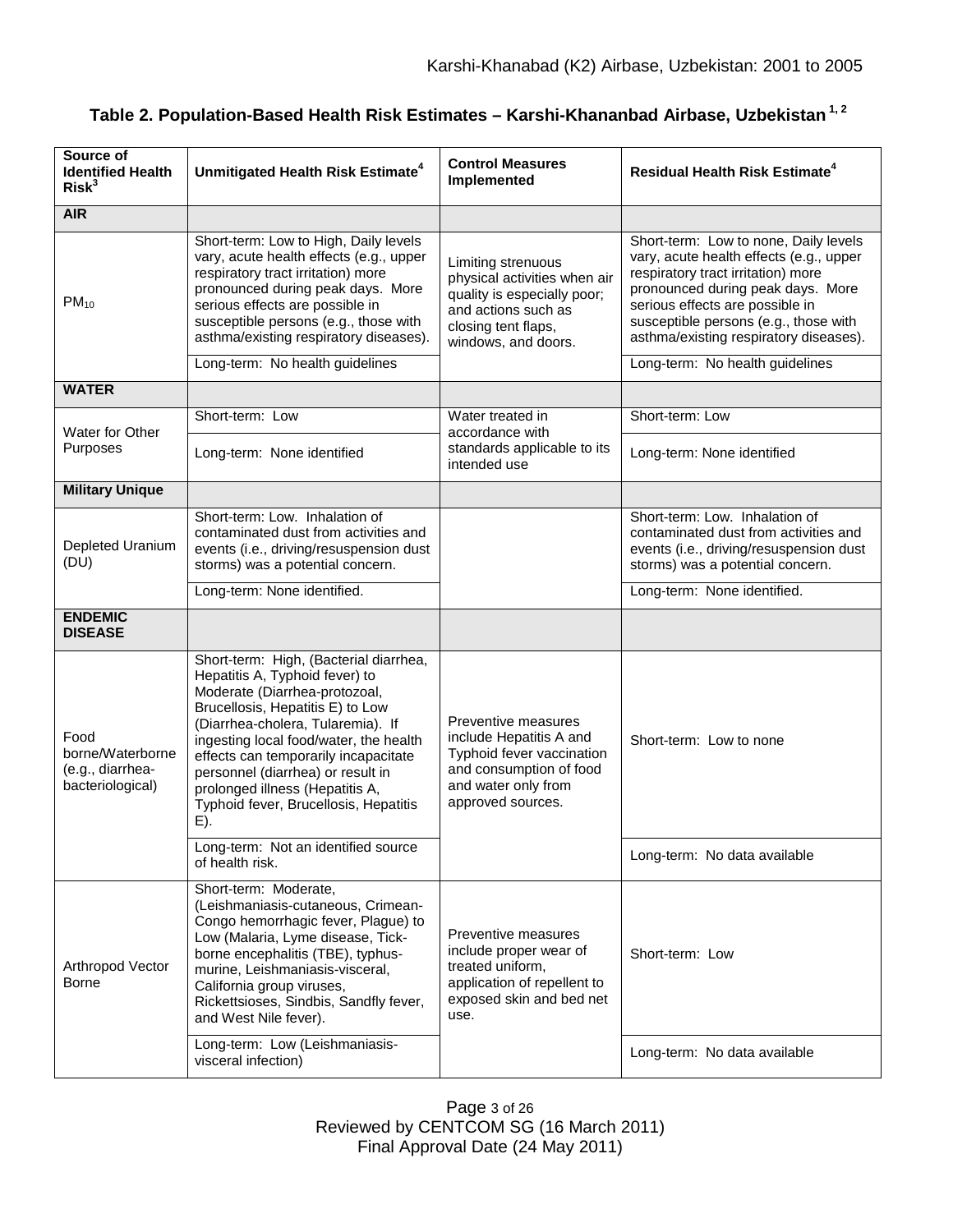| Water-Contact<br>(e.g. wading,<br>swimming)     | Short-term: Moderate for<br>Leptospirosis.                                                                                                                                                                               | Recreational swimming in<br>surface waters not likely in<br>this area of Iraq during<br>this time period.                                                                                                                                                               | Short-term: Low to none<br>Leptospirosis.                                                                                                                                                                         |
|-------------------------------------------------|--------------------------------------------------------------------------------------------------------------------------------------------------------------------------------------------------------------------------|-------------------------------------------------------------------------------------------------------------------------------------------------------------------------------------------------------------------------------------------------------------------------|-------------------------------------------------------------------------------------------------------------------------------------------------------------------------------------------------------------------|
|                                                 | Long-term: No data available                                                                                                                                                                                             |                                                                                                                                                                                                                                                                         | Long-term: No data available                                                                                                                                                                                      |
| Respiratory                                     | Short-term: Moderate [Tuberculosis<br>(TB)] and Low (Meningococcal<br>meningitis).                                                                                                                                       | Providing adequate work<br>and living space; medical<br>screening, and<br>vaccination.                                                                                                                                                                                  | Short-term: Low to none                                                                                                                                                                                           |
|                                                 | Long-term: No data available                                                                                                                                                                                             |                                                                                                                                                                                                                                                                         | Long-term: No data available                                                                                                                                                                                      |
| <b>Animal Contact</b>                           | Short-term: Moderate (Rabies, Q-<br>fever, Anthrax), Low (H5N1 Avian<br>Influenza)                                                                                                                                       | Prohibiting contact with,<br>adoption, or feeding of<br>feral animals IAW<br><b>CENTCOM General Order</b><br>1B. Risks are further<br>reduced in the event of<br>assessed contact by<br>prompt post-exposure<br>rabies prophylaxis IAW<br>the CDC's ACIP<br>guidelines. | Short-term: Low to none                                                                                                                                                                                           |
|                                                 | Long-term: Low (Rabies)                                                                                                                                                                                                  |                                                                                                                                                                                                                                                                         | Long-term: No data available                                                                                                                                                                                      |
| <b>HEAT/COLD</b><br><b>STRESS</b>               |                                                                                                                                                                                                                          |                                                                                                                                                                                                                                                                         |                                                                                                                                                                                                                   |
| Heat                                            | Short-term: Moderate to High; Risk of<br>heat injury in unacclimatized<br>personnel.                                                                                                                                     | Work-rest cycles, proper<br>hydration and nutrition,<br>and Wet Bulb Globe<br>Temperature (WBGT)<br>monitoring.                                                                                                                                                         | Short-term: Moderate to High<br>mitigated to Low.                                                                                                                                                                 |
|                                                 | Long-term: Low, However, the health<br>risk may be greater to certain<br>susceptible persons-those older (i.e.,<br>greater than 45 years), in lesser<br>physical shape, or with underlying<br>medical/health conditions. |                                                                                                                                                                                                                                                                         | Long-term: Low; However, the risk<br>may be greater to certain susceptible<br>persons-those older (i.e., greater than<br>45 years), in lesser physical shape, or<br>with underlying medical/health<br>conditions. |
| Cold                                            | Short-term: Low                                                                                                                                                                                                          | Risks from cold stress<br>reduced with protective<br>measures such as use of<br>the buddy system, limiting<br>exposure during cold<br>weather, proper hydration<br>and nutrition, and proper<br>wear of issued protective<br>clothing.                                  | Short-term: Low risk of cold<br>stress/injury.                                                                                                                                                                    |
|                                                 | Long-term: Low, Long-term health<br>implications from cold injuries were<br>rare but could occur, especially from<br>more serious injuries such as<br>frostbite.                                                         |                                                                                                                                                                                                                                                                         | Long-term: Low; Long-term health<br>implications from cold injuries were<br>rare but could occur, especially from<br>more serious injuries such as frostbite.                                                     |
| <b>NOISE</b>                                    |                                                                                                                                                                                                                          |                                                                                                                                                                                                                                                                         |                                                                                                                                                                                                                   |
| Continuous<br>(Flightline, Power<br>Production) | Short-term: High to Low, High risk to<br>individuals working near major noise<br>sources without proper hearing<br>protection.                                                                                           | Risks reduced by the use<br>of hearing protection and<br>noise barriers.                                                                                                                                                                                                | Short-term: High to Low mitigated to<br>Low risk to the majority of personnel<br>and to individuals working near major<br>noise sources who use proper hearing<br>protection.                                     |
|                                                 | Long-term: High to Low, High risk to<br>individuals working near major noise<br>sources without proper hearing<br>protection.                                                                                            |                                                                                                                                                                                                                                                                         | Long-term: High to Low mitigated to<br>Low risk to the majority of personnel<br>and to individuals working near major<br>noise sources who use proper hearing<br>protection.                                      |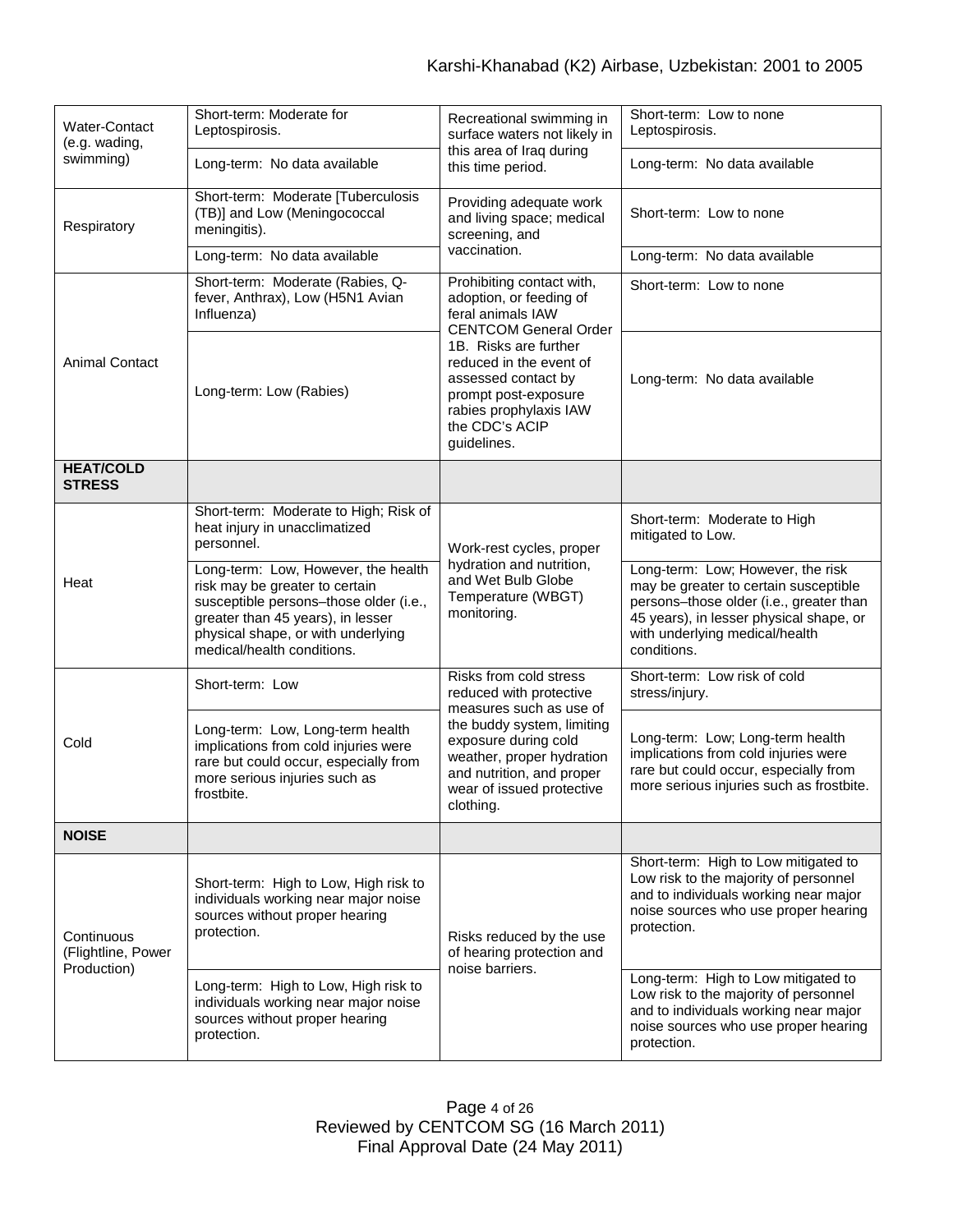| <b>Unique</b><br>Incidents/<br><b>Concerns</b>                  |                 |  |                                                         |
|-----------------------------------------------------------------|-----------------|--|---------------------------------------------------------|
| Fuel/Petroleum<br>Products/Industrial<br><b>Chemical Spills</b> | Short-term: Low |  | Short-term: Low to None                                 |
|                                                                 | Long-term: Low  |  | Long-term: Low to None                                  |
| Asbestos                                                        | Short-term: Low |  | Short-term: Low to None                                 |
|                                                                 | Long-term: Low  |  | Long-term: Low to None                                  |
| Pesticides/Pest<br>Control                                      | Short-term: Low |  | Short-term: Low health risk from<br>pesticide exposure. |
|                                                                 | Long-term: Low  |  | Long-term: Low health risk from<br>pesticide exposure.  |

IAW: in accordance with

CDC: Centers for Disease Control and Prevention

ACIP: Advisory Committee on Immunizations Practice

 $1$  This Summary Table provides a qualitative estimate of population-based short- and long-term health risks associated with the general ambient and occupational environment conditions at K2. It does not represent a unique individual exposure profile. Actual individual exposures and health effects depend on many variables. For example, while a chemical may be present in the environment, if a person does not inhale, ingest, or contact a specific dose of the chemical for adequate duration and frequency, then there may be no health risk. Alternatively, a person at a specific location may experience a unique exposure which could result in a significant individual exposure. Any such person seeking medical care should have their specific exposure documented in an SF600.

 $2$  This assessment is based on specific data and reports obtained from the October 2001 through April 2005 timeframe. It is considered a current representation of general site conditions but may not reflect certain fluctuations or unique exposure incidents. Acute health risk estimates are generally consistent with field-observed health effects.

 $3$  This Summary Table is organized by major categories of identified sources of health risk. It only lists those sub-categories specifically identified and addressed at K2. The health risks are presented as Low, Moderate, High or Extremely High for both short- and long-term health effects. The health risk level is based on an assessment of both the potential severity of the health effects that could be caused and probability of the exposure that would produce such health effects. Details can be obtained from the APHC/AIPH. Where applicable, "None Identified" is used when though an exposure was identified, no health risk of either a specific short- or long-term health effects were determined. More detailed descriptions of OEH exposures that were evaluated but determined to pose no health risk are discussed in the following sections of this report.

<sup>4</sup> Health risks in this Summary Table are based on quantitative surveillance thresholds (e.g. endemic disease rates; host/vector/pathogen surveillance) or screening levels, e.g. Military Exposure Guidelines (MEGs) for chemicals*.* Some previous assessment reports may provide slightly inconsistent health risk estimates because quantitative criteria such as MEGs may have changed since the samples were originally evaluated and/or because this assessment makes use of all historic site data while previous reports may have only been based on a select few samples.

> Page 5 of 26 Reviewed by CENTCOM SG (16 March 2011) Final Approval Date (24 May 2011)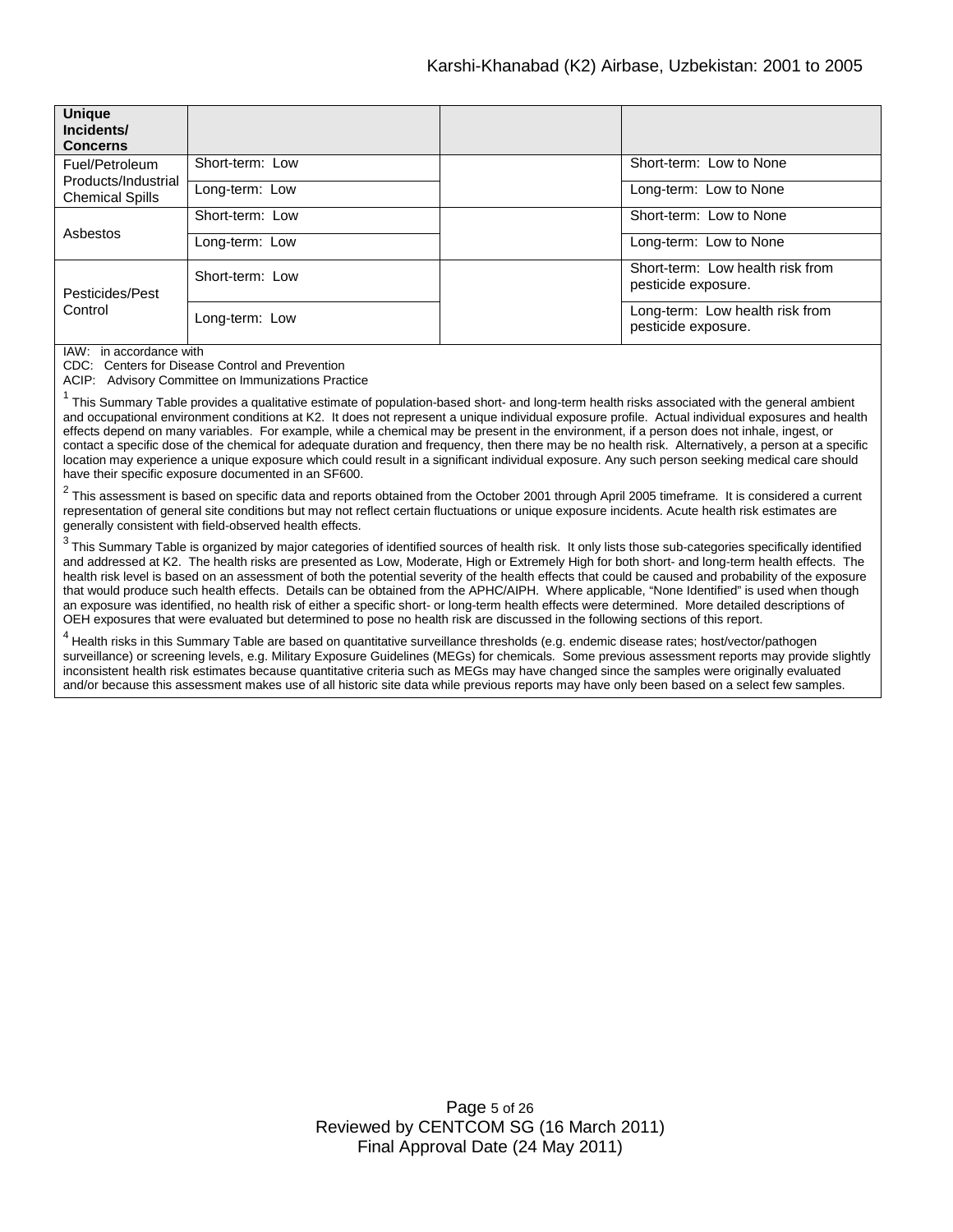# **1 Discussion of Health Risks at K2 Airbase, Uzbekistan by Source**

The following sections describe the major source categories of potential health risk that were evaluated at K2, Uzbekistan. For each category, the evaluation process includes identifying what, if any, specific sub-categories/health concerns are present. This initial step results in "screening out" certain health concerns that pose no identifiable health risk (for example if all data is below screening levels). While these sections may include sub-categories that have been determined to present no identifiable health risk, the summary table on the previous page only contains those sub-categories that were determined to pose some level of potential health risk.

# **2 Air**

## 2.1 Site-Specific Sources Identified

Personnel deployed to Camp Stronghold Freedom were exposed to various airborne contaminants as identified by monitoring and sampling efforts between October 2001 and April 2005. Windblown dust and sand contribute to particulate matter (PM) exposures above health-based MEGs at K2. A number of industrial activities may have contributed to air contaminants. Primarily the operation of an airport but also construction, fuel storage and distribution, water and wastewater treatment were located on and around K2. Information pertaining to off-base industries is not available. The most common complaint was of a bad smell coming from a trench. During the 2001 Environmental Site Characterization and Operational Health Risk Assessment, widespread subsurface jet fuel plumes were discovered. The plumes, most likely the results of a leaking Soviet-era underground fuel distribution system, were the cause of the odor. The jet fuel source is assessed in Section 10 (Other Unique Occupational Hazards). The summary of results follows.

There was no sampling data for 2001 and 2003.

## 2.2 Particulate Matter, less than 10 microns  $(PM_{10})$

2.2.1 Sample data/Notes:

Exposure Guidelines:

Short Term (24-hour)  $PM_{10}$  micrograms per cubic meter ( $\mu$ g/m $^3$ ):

- 
- Marginal MEG  $= 420$
- Critical MEG =  $600$

Long-term PM<sub>10</sub> MEG (µg/m<sup>3</sup>):

• Negligible MEG = 250 • Not defined and not available.

A total of 76 valid PM<sub>10</sub> air samples were collected from January 2002-April 2005. The range of 24hour PM<sub>10</sub> concentrations was 6 μg/m<sup>3</sup> –791 μg/m<sup>3</sup> with an average concentration of 125 μg/m<sup>3</sup>. For 96% of the time during this period the  $PM_{10}$  levels indicated there was not a hazard. Other risk levels observed during this time were low (approximately 1%), and high (approximately 3%). The 2005 sampling results were eliminated during the pre-screen because  $PM_{10}$  did not exceed the 24hour Negligible MEG.

> Page 6 of 26 Reviewed by CENTCOM SG (16 March 2011) Final Approval Date (24 May 2011)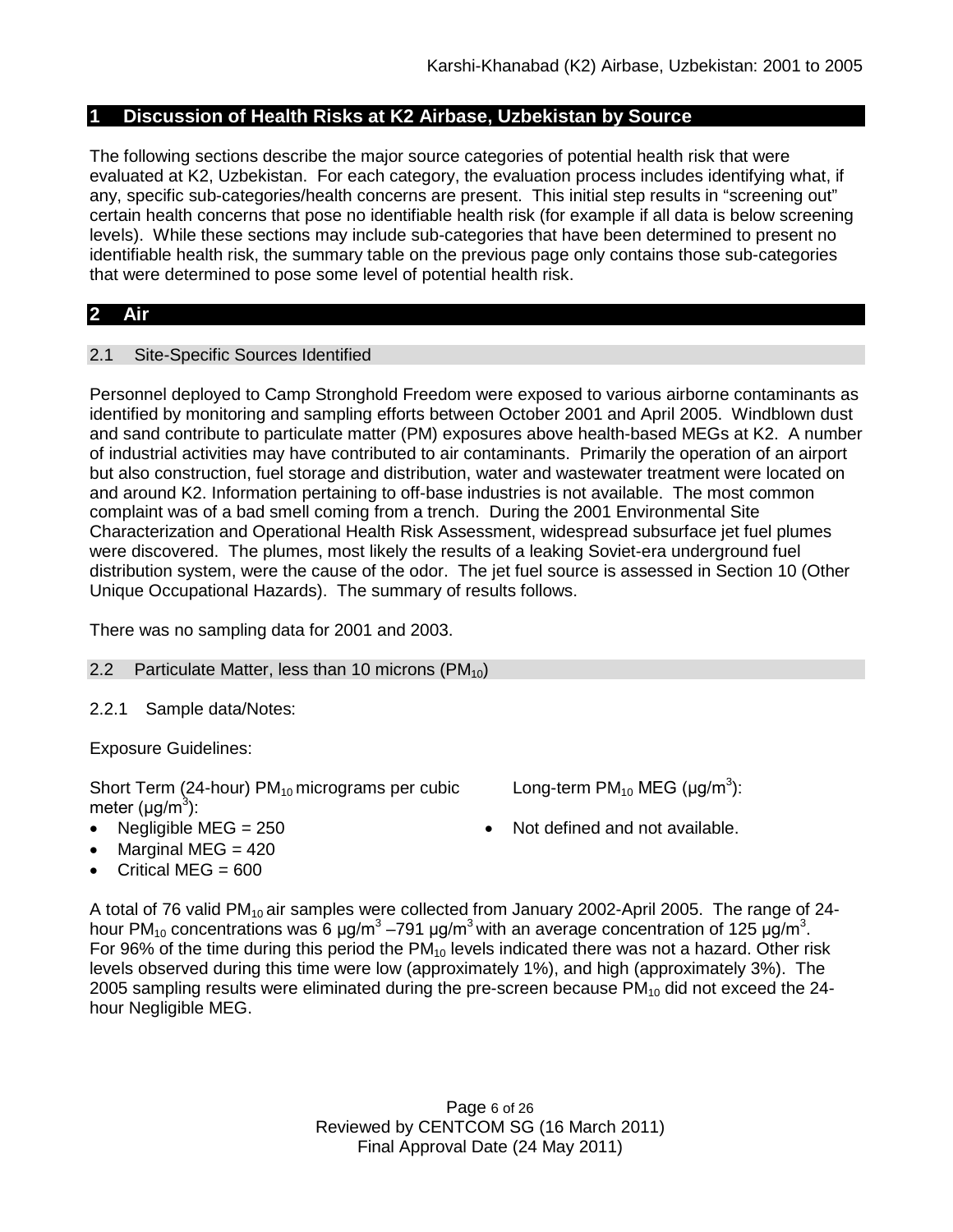# 2.2.2 Short-term health risk:

**Variable (Low to High):** The short-term PM<sub>10</sub> health risk assessment estimate was low to high based on typical and peak PM<sub>10</sub> concentrations, and the likelihood of exposure at these hazard severity levels. A low short-term health risk assessment estimate for typical  $PM_{10}$  exposure concentrations at K2 suggested the expected losses have little or no impact on accomplishing the mission. A high health risk assessment estimate for peak  $PM_{10}$  exposure concentrations suggested a significant degradation of mission capabilities with the inability to accomplish all parts of the mission, or the inability to complete the mission to standard if hazards occur during the mission (Reference 16, Table 3-2).

The hazard severity was negligible for average  $PM_{10}$  sample concentrations. The results suggested that a few personnel may experience notable mild eye, nose, or throat irritation; most personnel may experience only mild effects. Pre-existing health conditions (e.g., asthma, or cardiopulmonary diseases) may be exacerbated.

The hazard severity was critical for the highest observed  $PM_{10}$  sample concentrations. During peak exposures at the critical hazard severity level, most, if not all, personnel may have experienced very notable eye, nose and throat irritation respiratory effects. Some personnel may not be able to perform assigned duties. Some lost-duty days may be expected. Those with a history of asthma or cardiopulmonary disease may experience more severe symptoms.

# 2.2.3 Long-term health risk:

**Not evaluated because there are no available health guidelines.** The EPA retracted its long-term National Ambient Air Quality Standard (NAAQS) for  $PM_{10}$  due to an inability to link chronic health effects with chronic  $PM_{10}$  exposure levels.

## 2.3 Particulate Matter, less than 2.5 microns  $(PM_{2.5})$

2.3.1 Sample data/Notes:

 $PM<sub>2.5</sub>$  samples were not collected.  $PM<sub>2.5</sub>$  was not evaluated.

2.3.2 Short- and Long term health risk

Not evaluated because samples were not collected.

Note: It is considered possible that some otherwise healthy personnel who were exposed for a long period to PM<sub>2.5</sub> could develop certain health conditions (reduced lung function, cardiopulmonary disease). However, no sampling data was collected on  $PM<sub>2.5</sub>$  to prove there was no risk from it. By definition,  $PM_{2.5}$  is considered a subset of  $PM_{10}$ , which was evaluated and did rise to the level of HIGH risk at times (See previous Section 2.2). Consequently, while it is acknowledged that there was no data collected on  $PM_{2.5}$ , or on what proportion the  $PM_{2.5}$  represented of the overall  $PM_{10}$ , there is no proof that it did not comprise a major proportion (i.e., "Absence of proof is not proof of absence."). Hence, because there are no data to prove it is not a problem, it is included in the medical summary as a potential short and long-term health risk for conservative prudent public health measures. Because the actual data collected was on  $PM_{10}$ , the more general 'particulate matter' term was used in the medical summary.

> Page 7 of 26 Reviewed by CENTCOM SG (16 March 2011) Final Approval Date (24 May 2011)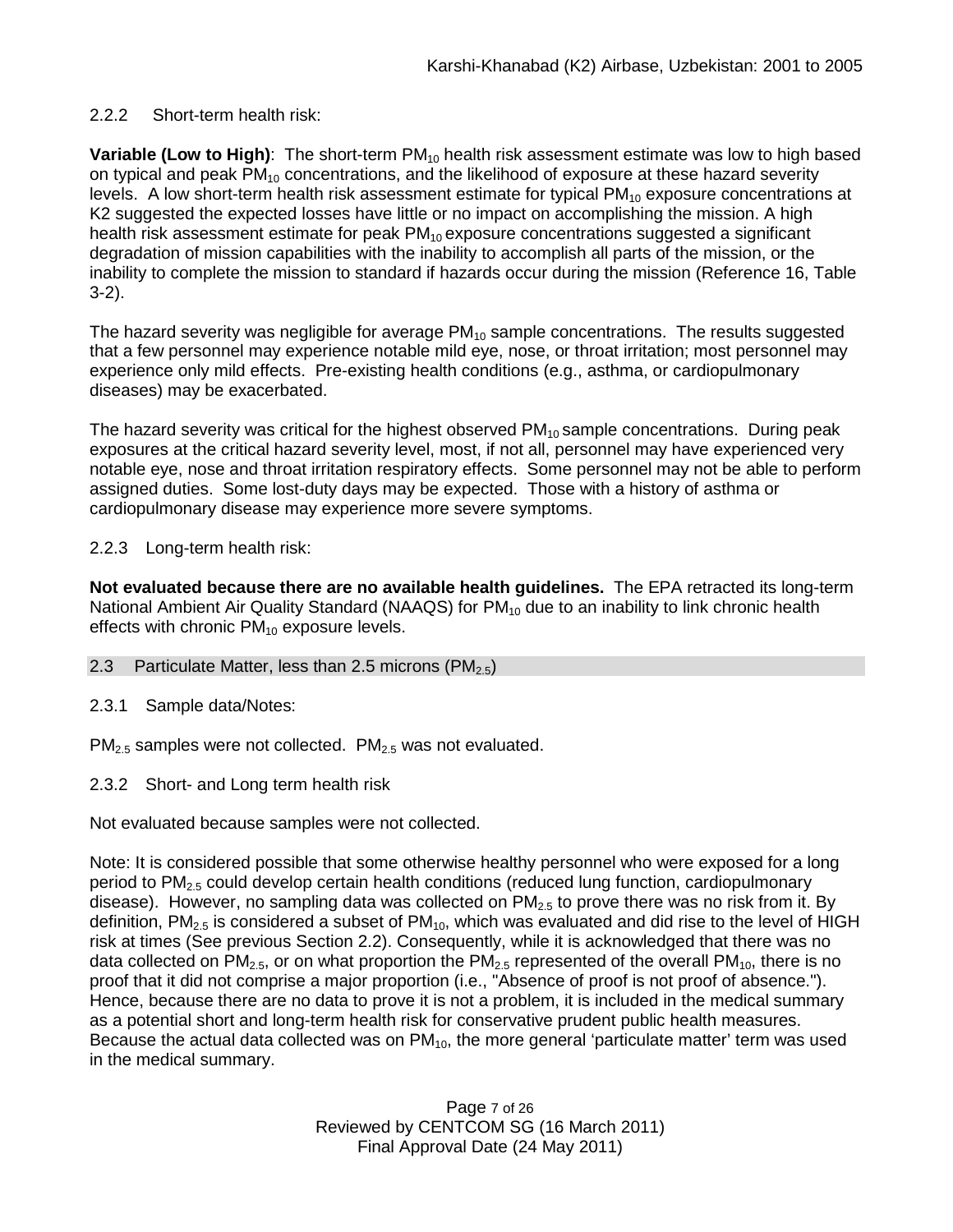### 2.4 Airborne Metals from  $PM_{10}$

### 2.4.1 Sample data/Notes:

Degree of risk was estimated based on comparison of metals results from 57 total air samples to specified MEGs. Samples were taken from January 2002–April 2005. None of the analyzed metals in the samples were found at concentrations above a short- or long-term MEG.

### 2.4.2 Short and Long-term health risks:

None identified based on the available sampling data. Confidence in the risk estimate is low.

### 2.5 Volatile Organic Compounds (VOCs)

### 2.5.1 Sample data/Notes:

Between January 2002 and September 2004, 82 samples were analyzed for organic chemical pollutants [70 Volatile Organic Compounds (VOCS) and 12 Polycyclic Aromatic Hydrocarbons (PAHs)]. None of the analyzed organic chemical pollutants was found at concentrations above a short- or long-term MEG. However, MEGs are not available for all analytes detected so the risk may be underestimated. Additionally, some chemicals were not evaluated. This may also influence the uncertainty in these conclusions.

2.5.2 Short and long-term health risk:

None identified based on available sampling data**.** For some analytes, the analytical limit of quantitation (LOQ) was above the military exposure guidelines, which may cause inaccurate population exposure point concentrations, and as a result, the risk may be underestimated. Confidence in risk estimate is low due to unavailable health guidelines for some chemicals.

## **3 Soil**

### 3.1 Site-Specific Sources Identified

Karshi-Khanabad is located in the arid Qashqadaryo Province near the border with Tajikistan. K2 is one square mile of flat to rolling terrains. Several years prior to the U.S. occupying K2, Soviet missiles were destroyed there. This event contaminated some areas of surface dirt with low-level radioactive depleted uranium and asbestos. Eight soil samples were collected at Camp Stronghold Freedom between June 2002 and September 2004. Depleted Uranium is assessed in Section 5 (Military Unique). Asbestos is assessed in Section 10 (Other Unique Occupational Hazards).

### 3.1.1 Sample data/Notes:

Analytical data for the eight soil samples collected at K2 was assessed for metals, inorganics and organics chemicals. Of the eight soil samples in the areas identified, no parameters exceeded the TG 230 MEGs.

> Page 8 of 26 Reviewed by CENTCOM SG (16 March 2011) Final Approval Date (24 May 2011)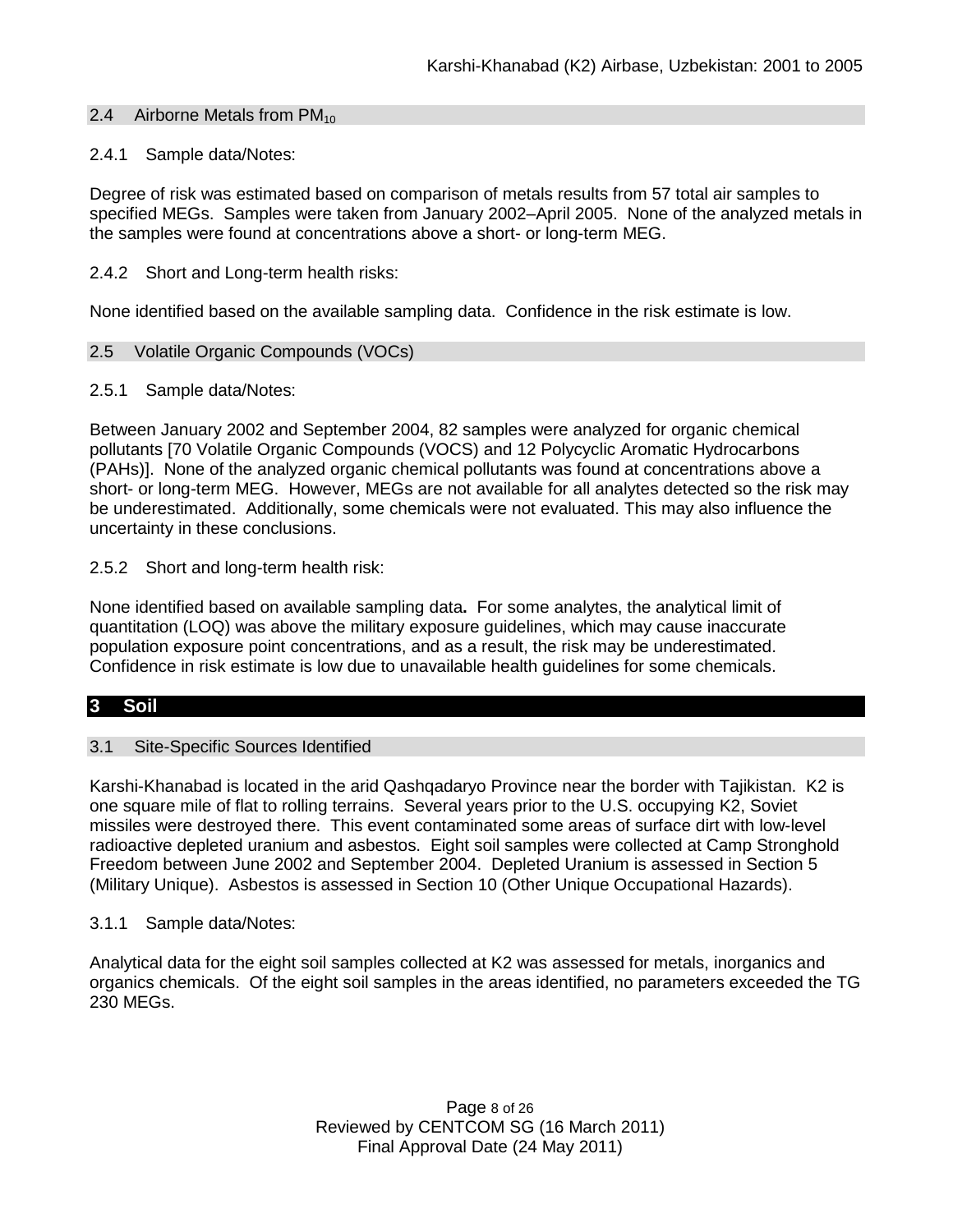## 3.1.2 Short and Long-term health risk:

None identified based on available sampling data. Currently, sampling data for soil is not evaluated in acute risk assessment and all detected contaminants were below applicable 1-year negligible MEG**.** 

### **4 Water**

In order to assess the risk to U.S. personnel from exposure to water in theater, the Army Institute of Public Health (AIPH) identified the most probable exposure pathways based on available information. The water exposures considered were the ingestion of water used for drinking and the use of water for non-drinking purposes (such as personal hygiene, or showering).

### 4.1 Drinking Water

### 4.1.1 Sample data/Notes

Samples collected from drinking water supplies were sent to PHRC-Europe (formally USACHPPM-Europe) for analysis. No drinking water samples [bottled water or Reverse Osmosis Water Purification Unit (ROWPU)-treated water] were submitted to USAPHC for analysis.

### 4.1.2 Short and Long-term health risk

Not evaluated because samples were not available.

### 4.2 Water: Used for Other Purposes (Personal Hygiene, Showering, etc.)

### 4.2.1 Sample data/Notes

The ROWPU-treated water supply and the raw well water supply at Camp Stronghold Freedom were used for non-drinking purposes (i.e., cooking, personal hygiene, and showering, etc.) by U.S. personnel. Five water samples used for non-drinking purposes were collected and submitted to a laboratory for analysis. Samples were received in 2002, 2003, and 2004 from ROWPU-treated water sources and in 2004 from untreated, raw well water sources. Note that gross alpha and gross beta radiological results were collected for these water samples but were not included in the health risks assessment because gross radiological MEGS were unavailable.

### 4.2.2 Short-term health risk:

**Low**. After the pre-screen the hazards identified were chloride, chromium, magnesium, and sulfate. The maximum concentrations for these chemicals did not exceed the short-term MEGs, therefore there is no short-term health risk associated with the non-drinking water samples collected from K2. Confidence in risk estimate is low.

### 4.2.3 Long-term health risk:

None identified based on available data. Long term MEGs are not available for chloride, chromium, magnesium, and sulfate, therefore long-term health risk associated with these chemicals could not be evaluated. Confidence in risk estimate is low.

> Page 9 of 26 Reviewed by CENTCOM SG (16 March 2011) Final Approval Date (24 May 2011)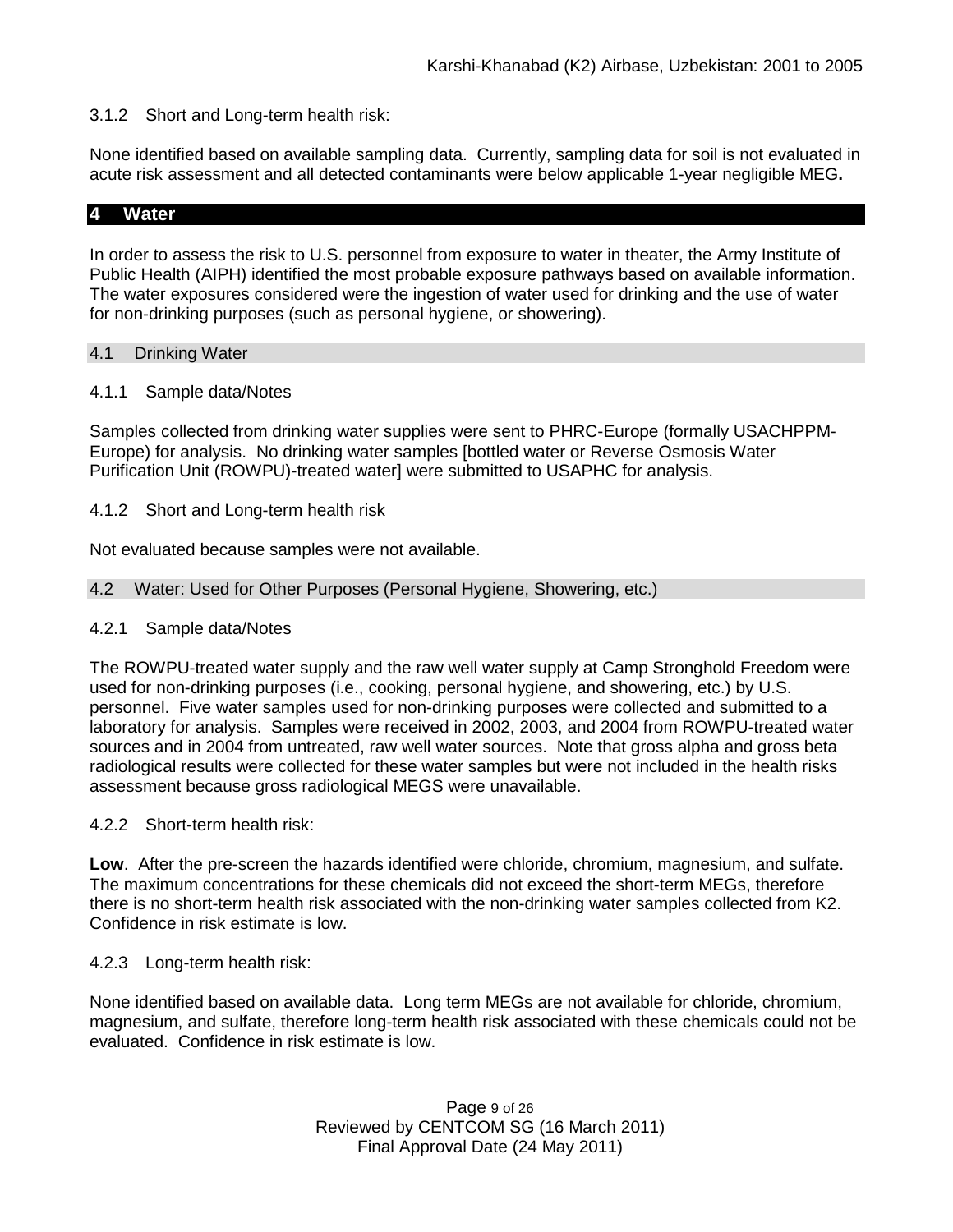## **5 Military Unique**

### 5.1 Chemical Biological, Radiological Nuclear (CBRN) Weapons:

In June 2002, a routine inspection revealed the possible presence of nerve and chemical agents in some areas of K2. However, confirmatory samples using specialized testing equipment were negative for chemical warfare agents. The false positive results were likely due to contaminants from recent painting and other refurbishing activities.

Short and Long-term health risk: None identified based on available data. Confidence in risk estimate is medium.

### 5.2 Depleted Uranium (DU):

Several years prior to the U.S. occupying K2, Soviet missiles were destroyed there. This event contaminated some areas of surface/subsurface dirt with low level radioactive depleted uranium. A 2001 environmental site characterization identified low radioactivity uranium which could be potentially harmful only if inhaled. The 2002 site survey and risk assessment found very small amounts of "processed" uranium, which was later identified as depleted uranium of non-U.S. origin present at an area outside of the perimeter of Camp Stronghold Freedom. No DU or any other radioactive material was found anywhere else at the site. The contaminated area was covered with clean fill in November 2001, fenced and marked off-limits. It was determined that the uranium posed minimal health risk. The radiation hazard from this material is low.

- 5.2.1 Short-term health risks:
- **Low**. Air sampling did not find radiation present at levels above background.
- 5.2.2 Long-term health risks:

None identified based on available data. Confidence in risk estimate is medium.

### 5.3 Ionizing Radiation:

The 2002 site survey and risk assessment found no identifiable ionizing radiological hazards for any areas within the K2 perimeter.

Short and Long-term health risk: None identified based on available data. Confidence in risk estimate is medium.

### 5.4 Non-Ionizing Radiation:

No specific hazard sources were documented in DOD OEHS Portal.

Short and Long-term health risk: None identified based on available data. Confidence in risk estimate is medium.

> Page 10 of 26 Reviewed by CENTCOM SG (16 March 2011) Final Approval Date (24 May 2011)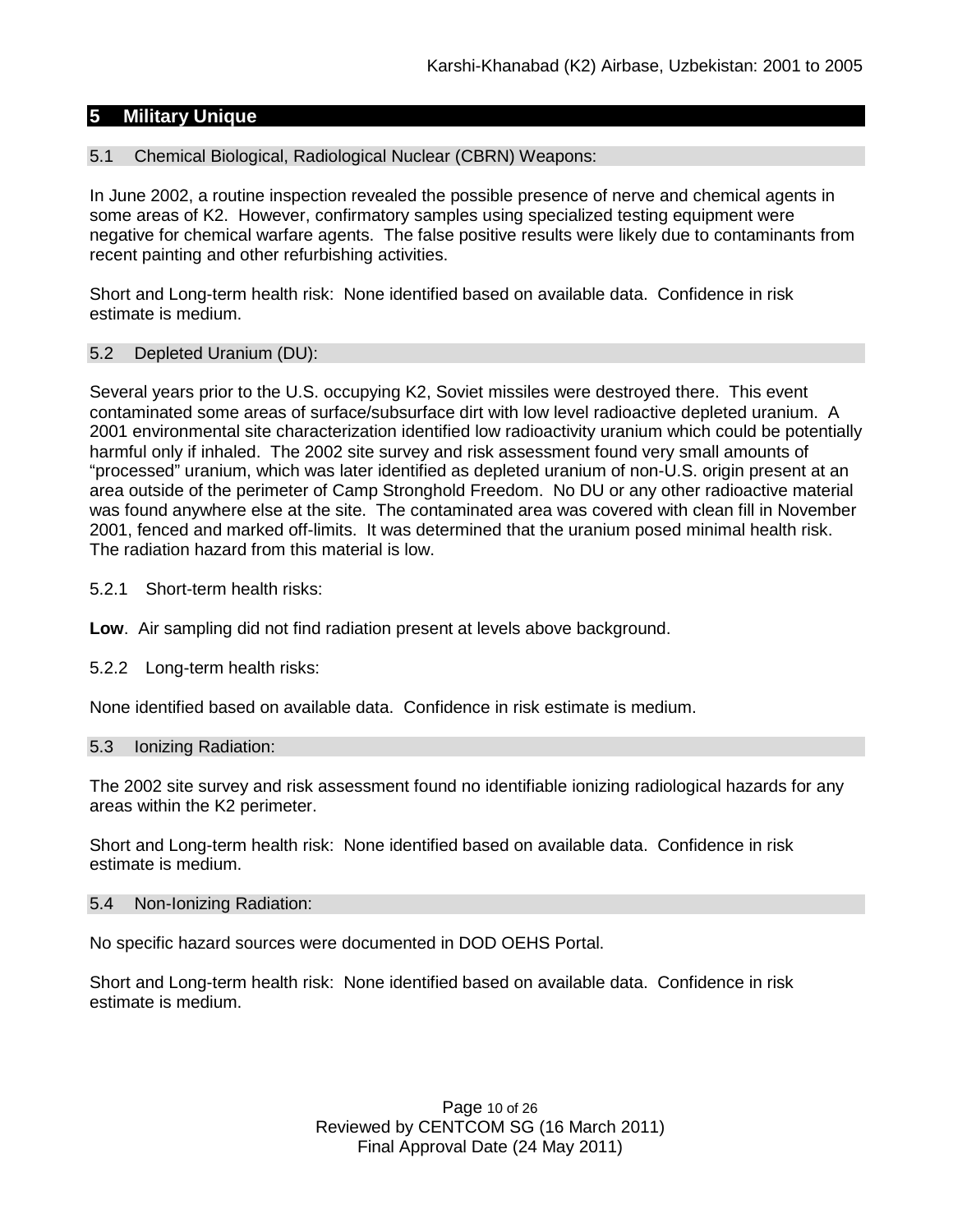# **6 Endemic Disease[1](#page-10-0)**

This document lists the endemic diseases reported in the region, its specific health risks and severity and general health information about the diseases. In addition, site-specific information from the MESL database was used. The modification 11 to the CENTCOM deployment health surveillance and force health protection regulation (Reference 15) lists deployment requirements, to include immunization and chemoprophylaxis, in effect during the period covered by this POEMS.

## 6.1 Foodborne and Waterborne Diseases

Food borne and waterborne diseases in the area are transmitted through the consumption of local food and water. Local unapproved food and water sources (including ice) are heavily contaminated with pathogenic bacteria, parasites, and viruses to which most U.S. Service Members have little or no natural immunity. Effective host nation disease surveillance does not exist within the country. Only a small fraction of diseases are identified or reported in host nation personnel. Diarrheal diseases are expected to temporarily incapacitate a very high percentage of U.S. personnel within days if local food, water, or ice is consumed. Hepatitis A and typhoid fever infections typically cause prolonged illness in a smaller percentage of unvaccinated personnel. Vaccinations are required for DOD personnel and contractors. In addition, although not specifically assessed in this document, significant outbreaks of viral gastroenteritis (e.g., norovirus) and food poisoning (e.g., *Bacillus cereus*, *Clostridium perfringens*, *Staphylococcus*) may occur.

# 6.1.1 Diarrheal diseases (bacteriological)

**High, unmitigated; Low, mitigated**: Unmitigated health risk to U.S. personnel was high year round. Mitigation strategies in place include consumption of approved food, water, and ice; handwashing; and applied food/water safety mechanisms. Diarrheal diseases (bacteriological) could be expected to temporarily incapacitate a very high percentage of personnel (potentially over 50 percent per month) within days if local food, water, or ice was consumed. Field conditions (including lack of hand washing and primitive sanitation) may facilitate person-to-person spread and epidemics. Typically, these result in mild disease treated in outpatient setting; recovery and return to duty in less than 72 hours with appropriate therapy. A small proportion of infections may require greater than 72 hours limited duty, or hospitalization.

## 6.1.2 Hepatitis A

-

**High, unmitigated; Low, mitigated**: Unmitigated health risk to U.S. personnel was high year round. Mitigation strategies in place include immunization, consumption of approved food, water, and ice; handwashing; and applied food/water safety mechanisms. U.S. Personnel did not drink untreated water, and vaccination for Hepatitis A is required for deployment into the CENTCOM Area of Responsibility (AOR). Hepatitis A typically occurs after consumption of fecally contaminated food or water or through direct fecal-oral transmission under conditions of poor hygiene and sanitation. Field conditions (including primitive sanitation, lack of hand washing) may facilitate outbreaks driven by

<span id="page-10-0"></span> $1$  NOTE: "Risk" level refers to both severity of disease (without controls, for example vaccinations) and probability of disease based on local rates/endemic status. Diseases described are those presenting greater risk when compared with U.S. conditions. Most identified disease risks can and are being mitigated with military preventive medicine measures/policies.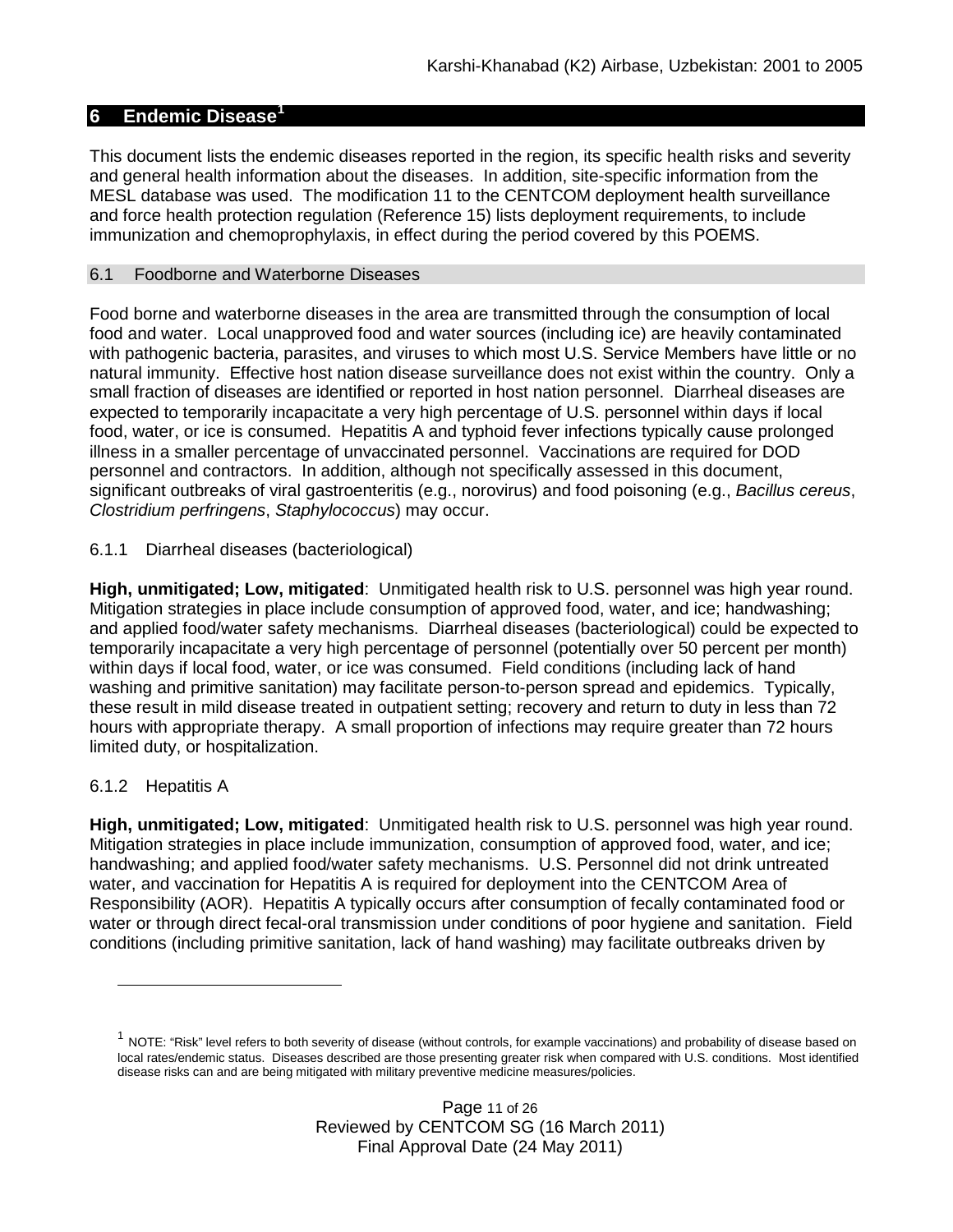person-to-person spread. A typical case involves 1 to 3 weeks of debilitating symptoms, sometimes initially requiring inpatient care; recovery and return to duty may require a month or more.

## 6.1.3 Typhoid/paratyphoid Fever

**High, unmitigated; Low, mitigated**: Unmitigated health risk to U.S. personnel was high year round. Mitigation strategies in place include immunization, consumption of approved food, water, and ice; handwashing; and applied food/water safety mechanisms. U.S. Personnel did not drink untreated water, and vaccination with typhoid fever vaccination is required for deployment into the CENTCOM AOR. Risk was typically highest following spring floods. Typhoid and paratyphoid fever are acquired through the consumption of fecally contaminated food or water. The two diseases are clinically similar, and in areas where they are endemic, typhoid typically accounts for 90 percent of cases. Asymptomatic carriers are common with typhoid and contribute to sustained transmission. In countries with a mixture of primitive and modern sanitation and hygiene, outbreaks of typhoid fever can occur and may involve all age groups. A small number of cases (less than 1% per month attack rate) could occur among unvaccinated personnel consuming local food, water, or ice. With appropriate treatment, typhoid and paratyphoid fever are debilitating febrile illnesses typically requiring 1 to 7 days of supportive care, followed by return to duty.

## 6.1.4 Diarrhea – protozoal

**Moderate, unmitigated; Low, mitigated**:Unmitigated health risk to U.S. personnel was moderate year round. Risk was typically highest following spring floods. Mitigation strategies in place include consumption of approved food, water, and ice; handwashing; and applied food/water safety mechanisms. In general, *Cryptosporidium* spp., *Entamoeba histolytica*, and *Giardia lamblia* were the most common protozoal causes of diarrhea wherever sanitary conditions were significantly below U.S. standards. A small number of cases (less than 1% per month attack rate) could occur among personnel consuming local food, water, or ice. Outbreaks affecting a higher percentage of personnel were possible with *Cryptosporidium*. Symptomatic cases may vary in severity; typically mild disease demonstrating recovery and return to duty in less than 72 hours with appropriate therapy; severe cases may require 1 to 7 days of supportive care, followed by return to duty.

## 6.1.5 Brucellosis

**Moderate, unmitigated; Low, mitigated**:Unmitigated health risk to U.S. personnel was moderate year round. Mitigation strategies in place include consumption of approved food, water and ice; handwashing; universal blood/fluid-borne pathogen protection when working with animals; and applied food/water safety mechanisms. Brucellosis is a common disease in cattle, sheep, goats, swine, and some wildlife species in most developing countries. Humans contract brucellosis through consumption of contaminated dairy products (or foods made with such products) or by occupational exposures to infected animals. The health risk from direct animal contact was likely to be highest in rural areas where livestock were present. The health risk from contaminated dairy products exists countrywide, including urban areas. Rare cases (less than 0.1% per month attack rate) could occur among personnel consuming local dairy products or having direct contact with livestock. With appropriate treatment, brucellosis is a febrile illness of variable severity, potentially requiring inpatient care; convalescence is usually over 7 days even with appropriate treatment.

## 6.1.6 Hepatitis E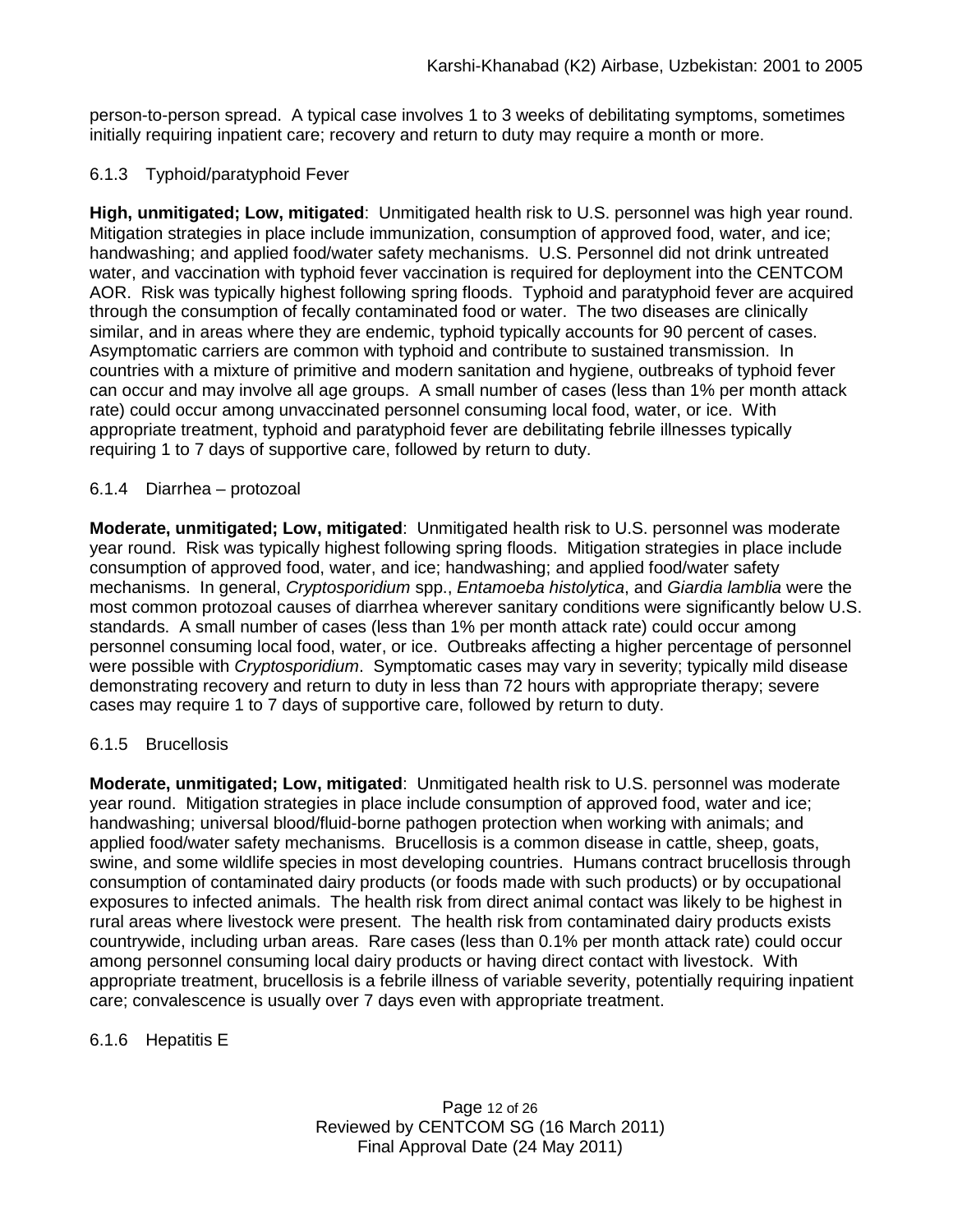**Moderate, unmitigated; Low, mitigated**:Unmitigated health risk to U.S. personnel was low year round. Mitigation strategies in place include consumption of approved food, water, and ice; hand washing; and applied food/water safety mechanisms. Risk was typically highest following spring floods. Hepatitis E occurs in four major genotypes. Genotypes 1 and 2, found primarily in Africa and Asia, cause large numbers of sporadic cases, as well as large outbreaks. Fecal contamination of drinking water is the most common source of exposure for these genotypes. Large outbreaks are usually associated with particularly severe breakdowns in baseline sanitation, as often occurs during heavy rainfall which increases mixing of sewage and drinking water sources. Secondary household cases from person-to-person transmission are uncommon. Unlike hepatitis A, where local populations living in poor sanitary conditions were usually highly immune from childhood exposures, immunity levels for hepatitis E were often much lower, even in areas of extremely poor sanitation. Typically, outbreaks of hepatitis E occur primarily among adults. Although data are insufficient to assess potential disease rates, we cannot rule out rates approaching 1 percent per month among personnel consuming local food, water, or ice. Rates may exceed 1 percent per month for personnel heavily exposed during outbreaks in the local population. Typical case involves 1 to 3 weeks of debilitating symptoms, sometimes initially requiring inpatient care; recovery and return to duty may require a month or more.

## 6.1.7 Tularemia

**Low**: Unmitigated health risk to U.S. personnel was low year round. Mitigation strategies in place include consumption of approved food, water, and ice; handwashing; and applied food/water safety mechanisms. The disease can be transmitted in multiple ways, including by eating infected meat, drinking water contaminated by infected animals, direct animal contact, animal bites, inhalation of contaminated dust, and arthropod vectors (including ticks, deer flies, and mosquitoes). Disease symptoms reflect the mode of transmission, with ulceroglandular forms associated with direct animal contact or vectors, pharyngeal and gastrointestinal forms associated with food- or waterborne outbreaks, and pneumonic or typhoidal forms associated with inhalation of contaminated dust. Rare cases (less than 0.1% per month) cannot be ruled out among personnel consuming local food, water, or ice. Potentially severe disease may require hospitalization and convalescence for over 7 days.

# 6.1.8 Diarrhea – cholera

**Low**:Unmitigated health risk to U.S. personnel was low year round. Mitigation strategies in place include consumption of approved food, water, and ice; handwashing; and applied food/water safety mechanisms. Development of symptomatic cholera requires exposure to large inoculums and typically is associated with ingestion of heavily contaminated food or water. Person-to-person spread of cholera occurs very infrequently, if at all. The majority of infections (75 percent or more, depending on biotype) among healthy adults are very mild or asymptomatic. Only a small percentage of infections are severe. Because cholera frequently causes serious public health impact, cholera cases are more likely to be reported under the International Health Regulations than other types of diarrhea. Rare cases (less than 0.1% per month attack rate) could occur among personnel consuming local food, water, or ice. Most symptomatic cases are mild, with recovery and return to duty in less than 72 hours on appropriate outpatient treatment; severe cases may require 1-7 days of supportive or inpatient care, followed by return to duty.

# 6.1.9 Short-term health risks:

**High to Low, unmitigated; Low to None, mitigated**: The overall short-term unmitigated health risk associated with other foodborne and waterborne diseases at K2 was considered high (for bacterial

> Page 13 of 26 Reviewed by CENTCOM SG (16 March 2011) Final Approval Date (24 May 2011)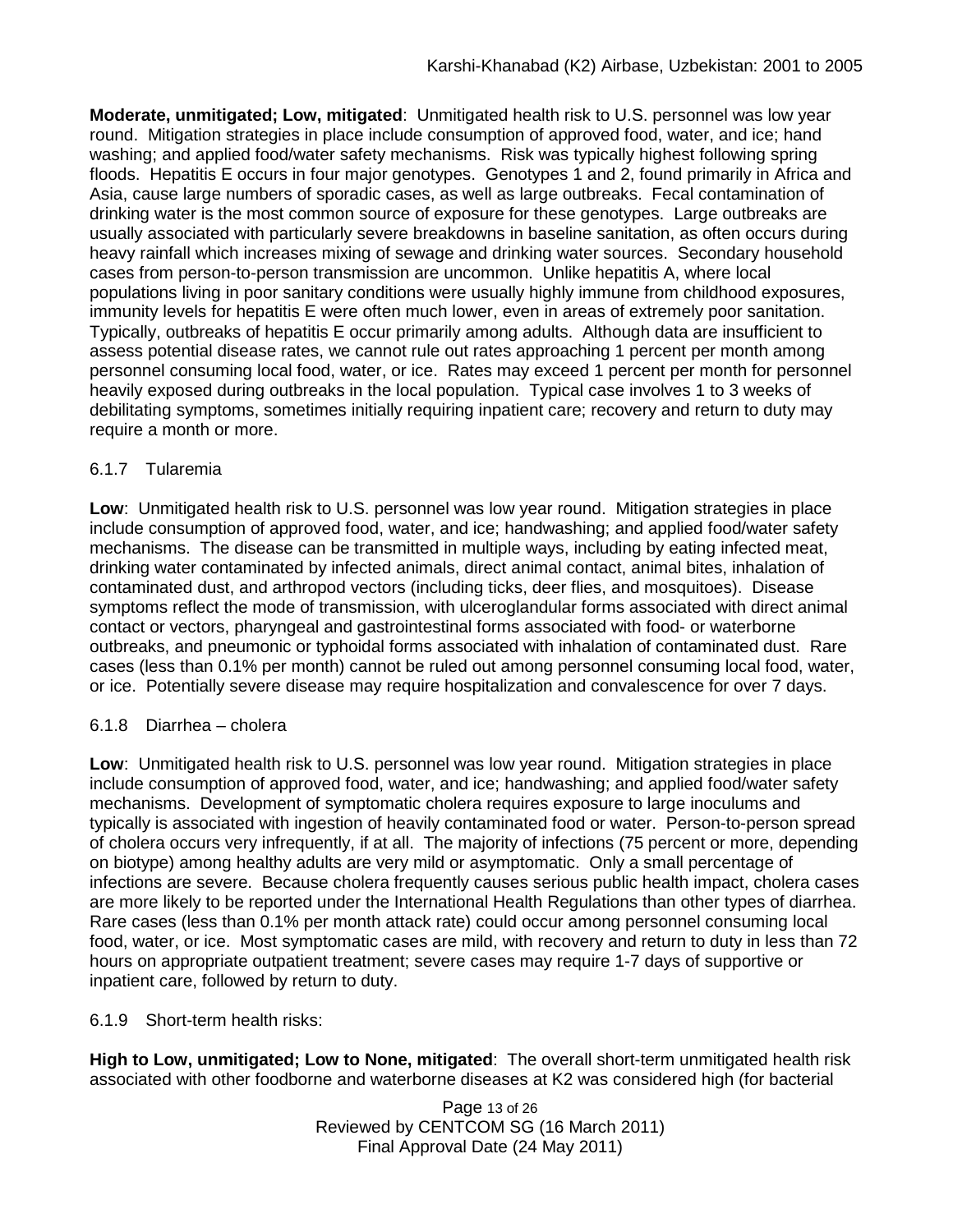diarrhea, hepatitis A, typhoid fever), moderate (for diarrhea-protozoal, brucellosis, hepatitis E), and low (tularemia, diarrhea-cholera) if local food or water was consumed. Preventive Medicine measures such as vaccinations, consumption of approved food, water, and ice; and handwashing reduced the health risk to low to none.Confidence in the risk estimate was medium.

## 6.1.10 Long-term health risks:

**None identified based on available data**.Confidence in the risk estimate was medium.

# 6.2 Arthropod Vector-Borne Diseases

During warmer months (typically from April through November), ecological conditions support populations of arthropod vectors, including mosquitoes, ticks, and sandflies, with variable rates of disease transmission. A variety of vector-borne diseases occur at low or unknown levels; as a group, these diseases may constitute a significant risk in the absence of mitigation measures. Personnel exposed to mosquitoes, ticks, sandflies, or other biting vectors were at risk during day or night.

# 6.2.1 Crimean-Congo hemorrhagic fever

**Moderate, unmitigated; Low, mitigated**: Unmitigated health risk to U.S. personnel was moderate year round with peak transmission from April-October. Crimean-Congo hemorrhagic fever (CCHF) infections can occur as sporadic cases or clusters of cases, and are associated with tick bites or occupational contact with blood or secretions from infected animals. Outbreaks of CCHF occur infrequently. It is a very severe illness typically requiring intensive care with fatality rates from 5% to 50%. Mitigation strategies in place include Individual Protective Measures (IPM) practices, proper wear of permethrin treated uniforms, application of repellent to exposed skin, use of bed nets (when applicable), reduction of pest/breeding habitats, and engineering controls.

## 6.2.2 *Plague*

**Moderate, unmitigated; Low, mitigated**: Unmitigated health risk to U.S. personnel was moderate year round. The risk was greatest during the summer (June through August) and autumn (September through November). It is reservoired by rats and transmitted by their flea populations. Rare cases (less than 0.1% per month attack rate) could occur among personnel exposed to rodents and flea bites. Epidemic transmission is unlikely, but may occur under conditions of crowding, with heave flea exposure and respiratory transmission. Potentially severe illnesses may require more than 7 days of hospitalization and convalescence. Mitigation strategies in place include IPM practices, proper wear of permethrin treated uniforms, application of repellent to exposed skin, use of bed nets (when applicable), reduction of pest/breeding habitats, and engineering controls.

## 6.2.3 Leishmaniasis-cutaneous

**Moderate, unmitigated; Low, mitigated**: Unmitigated health risk to U.S. personnel was moderate with seasonal transmission (April-October). Leishmaniasis-cutaneous (acute form) is transmitted by sandflies. A small number of cases (less than 1% per month attack rate) could occur among personnel exposed to sandfly bites in areas with infected people, rodents, dogs, or other reservoir animals. In groups of personnel exposed to heavily infected sandflies in focal areas, attack rates can be very high (over 50%). Mitigation strategies in place include IPM practices, proper wear of permethrin treated uniforms, application of repellent to exposed skin, use of bed nets (when applicable), reduction of pest/breeding habitats, and engineering controls. Cutaneous infection is

> Page 14 of 26 Reviewed by CENTCOM SG (16 March 2011) Final Approval Date (24 May 2011)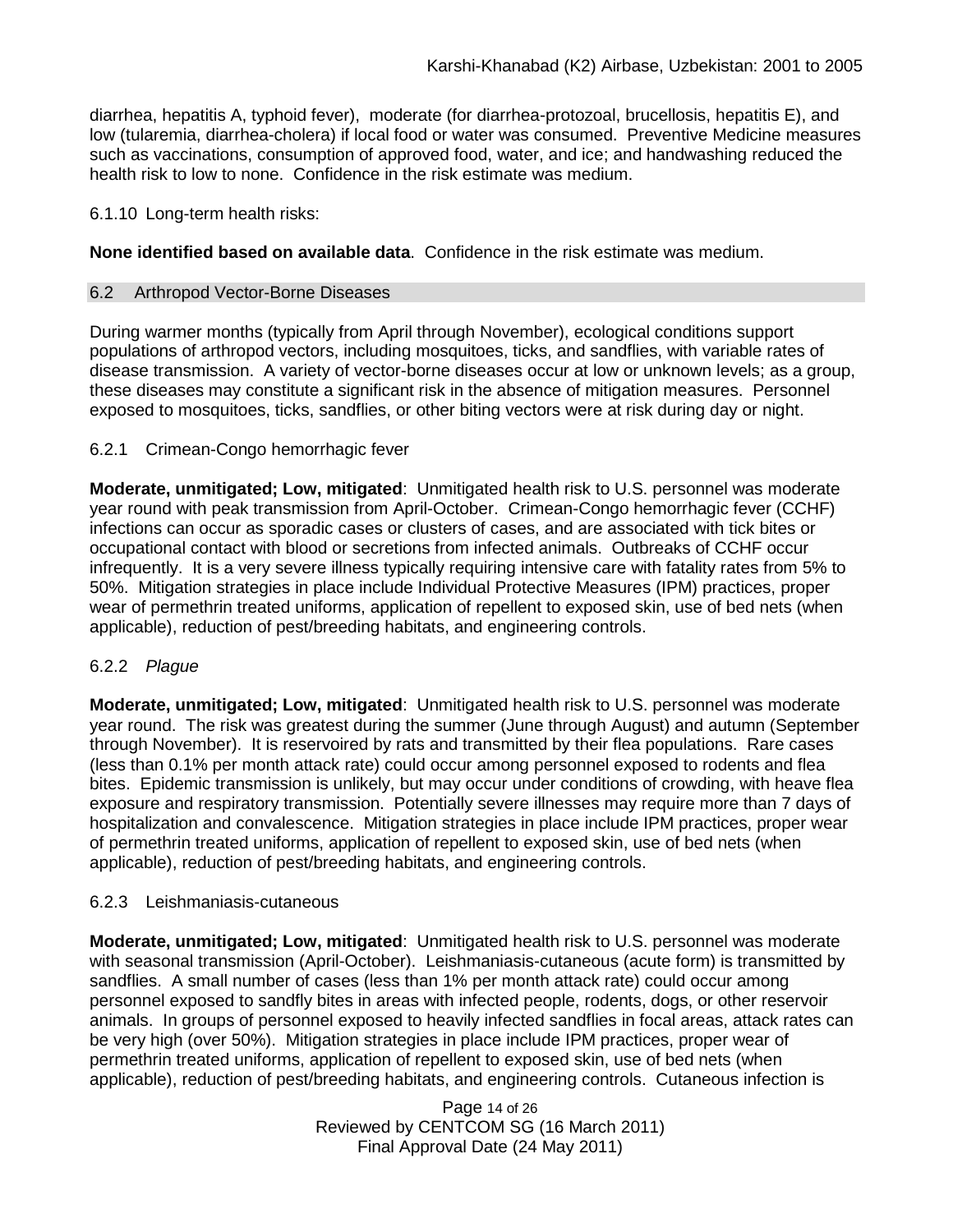unlikely to be debilitating, though lesions can be disfiguring.

### 6.2.4 Malaria

**Low**:Unmitigated health risk to U.S. personnel was low with seasonal transmission (April-October). Malaria incidents are often determined based on the presence of agriculture activity, including irrigation systems, which provide breeding habitats for vectors. In the Uzbekistan region, a small number of cases (less than 0.1 percent per month attack rate) could occur among personnel exposed to mosquito bites, primarily at night. Malaria incidents can cause debilitating febrile illness typically requiring 1 to 7 days of inpatient care, followed by return to duty. Severe cases may require intensive care or prolonged convalescence, and fatalities can occur*.* Mitigation strategies in place include IPM practices, proper wear of permethrin treated uniforms, application of repellent to exposed skin, use of bed nets (when applicable), reduction of pest/breeding habitats, and engineering controls.

### 6.2.5 Lyme disease

**Low**:Unmitigated health risk to U.S. personnel was low with seasonal transmission (April-October). Lyme disease, transmitted by tick bites, is present in the region. Rare cases are possible. Incidents can result in debilitating febrile illness typically requiring 1-7 days of inpatient care followed by return to duty. Severe cases may require prolonged convalescence. Mitigation strategies in place include IPM practices, proper wear of permethrin treated uniforms, application of repellent to exposed skin, use of bed nets (when applicable), reduction of pest/breeding habitats, and engineering controls.

### 6.2.6 Sandfly fever

**Low**: Unmitigated health risk to U.S. personnel was low with seasonal transmission (April-October). The disease is transmitted by sandflies, which typically bite at night and breed in dark places rich in organic matter, particularly in rodent or other animal burrows. Rare cases are possible. Abandoned dwellings, sometimes used by troops as temporary quarters, also can harbor significant numbers of sandflies. Although data are insufficient to assess potential disease rates, 1 to 10 percent of personnel could be affected per month under worst-case conditions with no mitigation measures in place. In small groups exposed to heavily infected sandfly populations in focal areas, attack rates can be very high (over 50 percent). Incidents can result in debilitating febrile illness typically requiring 1 to 7 days of supportive care followed by return to duty. Mitigation strategies in place include IPM practices, proper wear of permethrin treated uniforms, application of repellent to exposed skin, use of bed nets (when applicable), reduction of pest/breeding habitats, and engineering controls.

### 6.2.7 California group viruses

**Low**: Unmitigated health risk to U.S. personnel was low with seasonal transmission (April-October). California group viruses are maintained in an enzootic cycle involving mosquitoes and a variety of vertebrate reservoirs. The great majority of infections in adults are asymptomatic. Most symptomatic and severe cases occur in children. Rare cases (less than 0.1% per month) cannot be ruled out among personnel exposed to mosquito bites. Incidents can result in a mild to moderate febrile illness typically requiring 1 to 7 days of inpatient care followed by return to duty. Mitigation strategies in place include IPM practices, proper wear of permethrin treated uniforms, application of repellent to exposed skin, use of bed nets (when applicable), reduction of pest/breeding habitats, and engineering controls.

> Page 15 of 26 Reviewed by CENTCOM SG (16 March 2011) Final Approval Date (24 May 2011)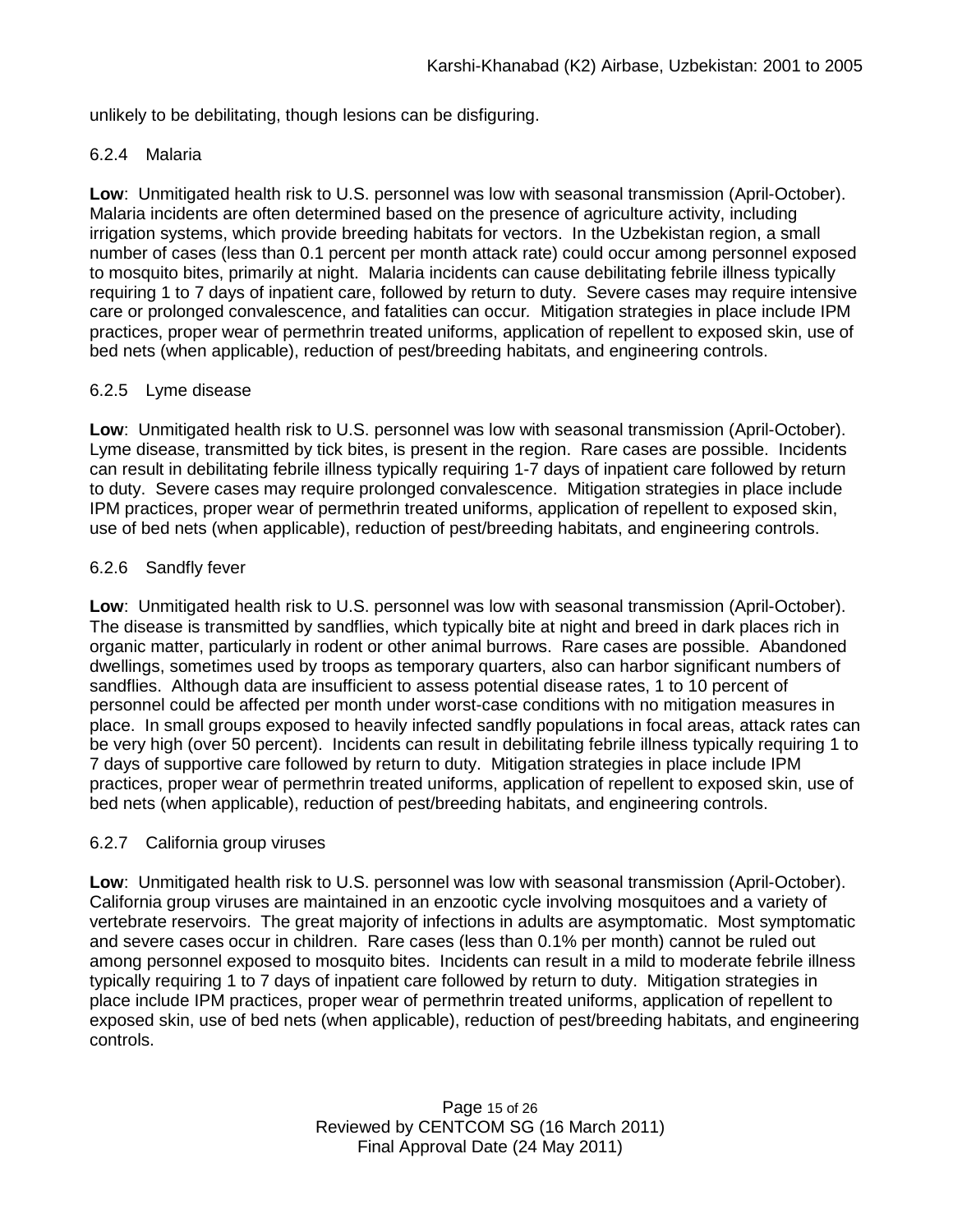## 6.2.8 Tick-borne encephalitis (TBE)

**Low**: Unmitigated health risk to U.S. personnel was low with seasonal transmission (April-October). TBE infections occur as sporadic cases or outbreaks and are associated with tick bites. Rare cases (less than 0.1% per month) of TBE disease are possible among personnel exposed to tick bites. TBE is a potentially very severe disease sometimes requiring intensive care. Fatalities may occur in 1-5% of Central European encephalitis cases. Mitigation strategies in place include IPM practices, proper wear of permethrin treated uniforms, application of repellent to exposed skin, use of bed nets (when applicable), reduction of pest/breeding habitats, and engineering controls.

# 6.2.9 Rickettsioses, tickborne

**Low**: Unmitigated health risk to U.S. personnel was low with seasonal transmission (April-October). Rare cases (less than 0.1% per month) of rickettsioses disease are possible among personnel exposed to tick bites. Rickettsioses are transmitted by multiple species of hard ticks, including *Rhipicephalus* spp., which are associated with dogs. Other species of ticks, including *Ixodes* are also capable of transmitting rickettsial pathogens in this group. In addition to dogs, various rodents and other animals also may serve as reservoirs. Ticks are most prevalent from April through November. Incidents can result in debilitating febrile illness, which may require 1 to 7 days of supportive care followed by return to duty. Mitigation strategies in place include IPM practices, proper wear of permethrin treated uniforms, application of repellent to exposed skin, use of bed nets (when applicable), reduction of pest/breeding habitats, and engineering controls.

# 6.2.10 Sindbis

**Low**: Unmitigated health risk to U.S. personnel was low with seasonal transmission (April-October). Sindbis and sindbis-like viruses are maintained in a bird-mosquito cycle in rural areas and occasionally caused limited outbreaks among humans. The viruses are transmitted by a variety of *Culex* mosquito species found primarily in rural areas. A variety of bird species may serve as reservoir or amplifying hosts. Extremely rare cases (less than 0.01% per month attack rate) could have occurred seasonally (April - November). Debilitating febrile illness often accompanied by rash, typically requires 1 to 7 days of supportive care; significant arthralgias may persist for several weeks or more in some cases. Mitigation strategies in place include IPM practices, proper wear of permethrin treated uniforms, application of repellent to exposed skin, use of bed nets (when applicable), reduction of pest/breeding habitats, and engineering controls.

## 6.2.11 Typhus-murine (fleaborne)

**Low**: Unmitigated health risk to U.S. personnel was with seasonal transmission (April-October). Typhus-murine is assessed as present, but at unknown levels. Rare cases are possible among personnel exposed to rodents (particularly rats) and fleabites. Incidents may result in debilitating febrile illness typically requiring 1 to 7 days of supportive care followed by return to duty. Mitigation strategies in place include IPM practices, proper wear of permethrin treated uniforms, application of repellent to exposed skin, use of bed nets (when applicable), reduction of pest/breeding habitats, and engineering controls.

## 6.2.12 West Nile fever

**Low**: Unmitigated health risk to U.S. personnel was low with seasonal transmission (April-October). West Nile fever was present and maintained by the bird population and mosquitoes that help to

> Page 16 of 26 Reviewed by CENTCOM SG (16 March 2011) Final Approval Date (24 May 2011)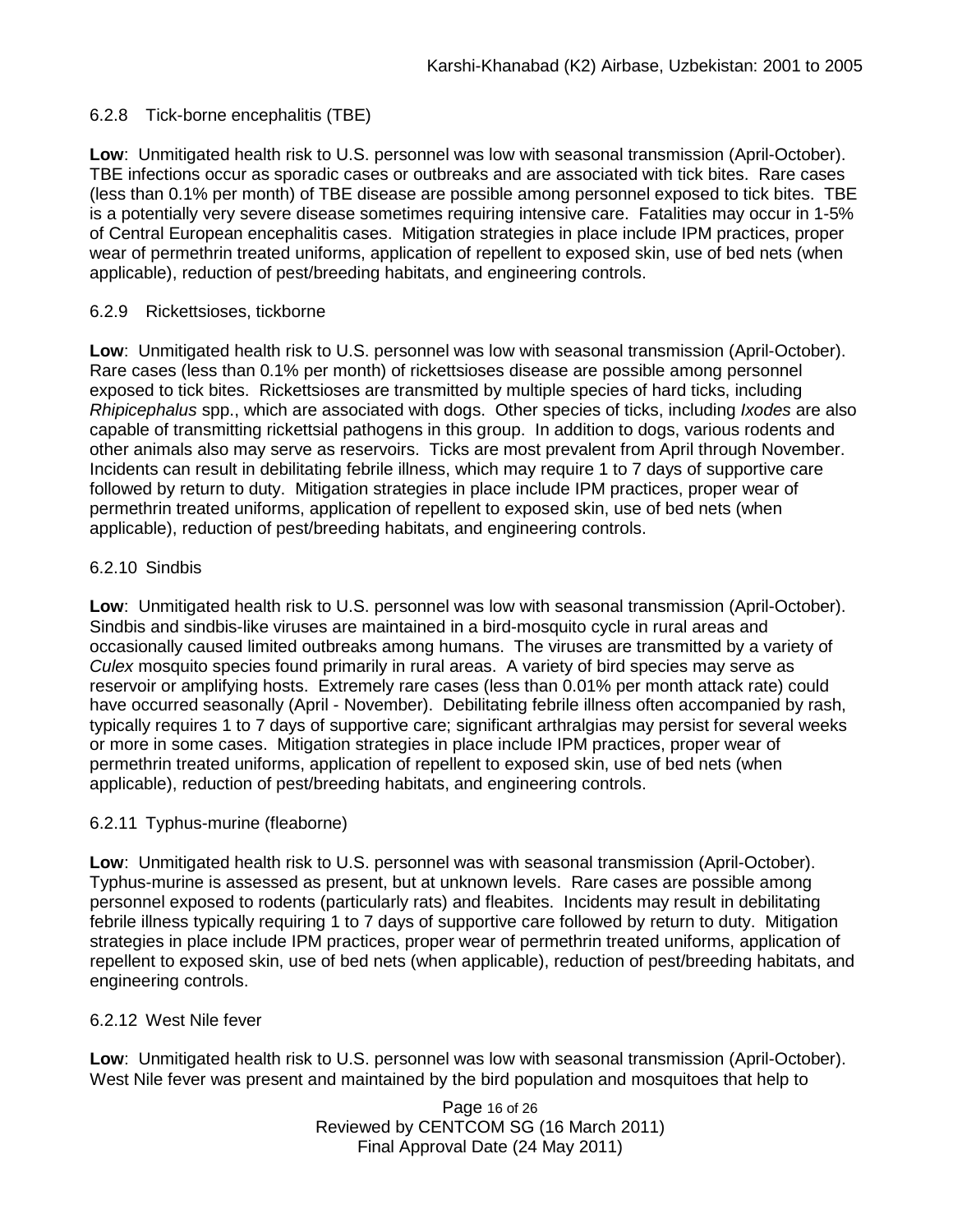transfer the diseases from birds to humans. The majority of infections in young, healthy adults are asymptomatic although it can result in fever, headache, tiredness, and body aches, occasionally with a skin rash (on the trunk of the body) and swollen lymph glands. West Nile fever is a febrile illness typically requiring 1-7 days of inpatient care followed by return to duty; convalescence may be prolonged. Mitigation strategies in place include IPM practices, proper wear of permethrin treated uniforms, application of repellent to exposed skin, use of bed nets (when applicable), reduction of pest/breeding habitats, and engineering controls.

### 6.2.13 Leishmaniasis – visceral

**Low**:Unmitigated health risk to U.S. personnel was moderate with seasonal transmission (April-October). Leishmaniasis-visceral is transmitted by sandflies. Rare cases are possible among personnel exposed to sandfly bites in areas with infected humans, dogs, or other reservoir animals. Asymptomatic chronic infections may occur and may become symptomatic years later.When symptomatic, visceral leishmaniasis causes a severe febrile illness, which typically requires hospitalization with convalescence over 7 days. Mitigation strategies in place include IPM practices, proper wear of permethrin treated uniforms, application of repellent to exposed skin, use of bed nets (when applicable), reduction of pest/breeding habitats, and engineering controls.

### 6.2.14 Short-term health risks:

**Moderate to Low, unmitigated; Low to None, mitigated**: The overall short-term unmitigated health risk associated with arthropod vector-borne diseases at K2 was considered Moderate (for Crimean-Congo hemorrhagic fever, plague, and leishmaniasis-cutaneous) and Low (for malaria, tick-borne encephalitis (TBE), leishmaniasis-visceral, California group viruses, lyme disease, rickettsioses, sandfly fever, typhus-murine (fleaborne), West Nile fever, and sindbis). Preventive measures such as IPM practices, proper wear of treated uniforms and application of repellent to exposed skin reduced the health risk to low to none for arthropod vector-vector borne diseases. Confidence in the risk estimate was medium.

## 6.2.15 Long-term health risks:

**Low**: The unmitigated risk is moderate for leishmaniasis-visceral (chronic). Risk was reduced to low by proper wear of the uniform and application of repellent to exposed skin. Confidence in the risk estimate is high.

### 6.3 Water Contact Diseases

Tactical operations or recreational activities that involve extensive contact with surface water such as lakes, streams, rivers, or flooded fields may result in significant exposure to leptospirosis. Arid portions of Iraq without permanent or persistent bodies of surface water do not support transmission of leptospirosis. Risk was restricted primarily to areas along rivers and lakes. These diseases can debilitate personnel for up to a week or more. Leptospirosis risk typically increases during flooding. In addition, although not specifically assessed in this document, bodies of surface water are likely to be contaminated with human and animal waste. Activities such as wading or swimming may result in exposure to enteric diseases including diarrhea and hepatitis via incidental ingestion of water. Prolonged water contact also may lead to the development of a variety of potentially debilitating skin conditions including bacterial or fungal dermatitis.

> Page 17 of 26 Reviewed by CENTCOM SG (16 March 2011) Final Approval Date (24 May 2011)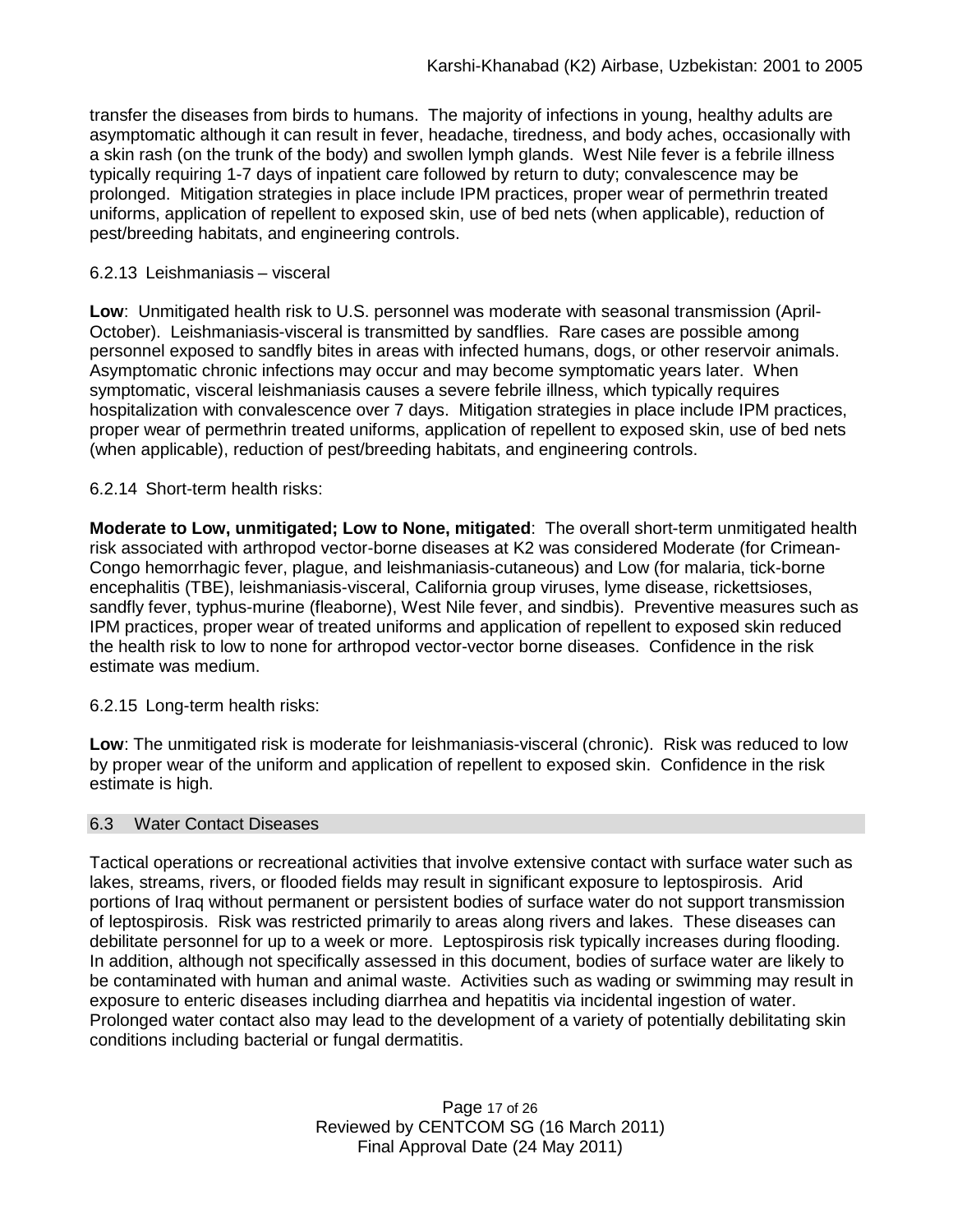## 6.3.1 Leptospirosis

**Moderate, unmitigated; Low, mitigated**: Unmitigated health risk to U.S. personnel was moderate with seasonal transmission (April--October). Leptospirosis is present in Uzbekistan but at unknown levels. Human infection occurs through exposure to water or soil contaminated by infected animals and has been associated with wading, and swimming in contaminated, untreated open water.The occurrence of flooding after heavy rainfall facilitates the spread of the organism because, as water saturates the environment, Leptospirosis present in the soil pass directly into surface waters. Leptospirosis can enter the body through cut or abraded skin, mucous membranes, and conjunctivae. Ingestion of contaminated water can also lead to infection. The acute generalized illness associated with infection can mimic other tropical diseases (for example, dengue fever, malaria, and typhus), and common symptoms include fever, chills, myalgia, nausea, diarrhea, cough, and conjunctival suffusion. Manifestations of severe disease can include jaundice, renal failure, hemorrhage, pneumonitis, and hemodynamic collapse. Recreational activities involving extensive water contact may result in personnel being temporarily debilitated with leptospirosis.

## 6.3.2 Short-term health risks:

**Moderate, unmitigated; Low to None, mitigated**:The overall short-term unmitigated health risk associated with water contact disease at K2 was considered moderate (for leptospirosis). Preventive measures such as avoiding water contact and recreational water activities; and protective coverings for cuts/abraded skin reduced the health risk to low to none. Confidence in the risk estimate was medium.

### 6.3.3 Long-term health risks:

None identified based on available data. Confidence in the risk estimate was medium.

### 6.4 Respiratory Diseases

Although not specifically assessed in this document, deployed U.S. forces may be exposed to a wide variety of common respiratory infections in the local population. These include influenza, pertussis, viral upper respiratory infections, viral and bacterial pneumonia, and others. The U.S. military populations living in close-quarter conditions are at risk for substantial person-to-person spread of respiratory pathogens. Influenza is of particular concern because of its ability to debilitate large numbers of unvaccinated personnel for several days.

## 6.4.1 Tuberculosis (TB)

**Moderate, unmitigated; Low, mitigated**:Unmitigated health risk to U.S. personnel was moderate year round. Tuberculosis (TB) is usually transmitted through close and prolonged exposure to an active case of pulmonary or laryngeal TB, but can also occur with incidental contact. The risk of TB in U.S. forces varies with individual exposure. TB was evaluated as part of the Post Deployment Health Assessment (PDHA). Mitigation strategies include routine medical screenings; enforcing minimum space allocation in housing units; implementing head-to-toe sleeping in crowded housing units; implementation of proper personal protective equipment (PPE), when necessary (treating active case, detainee operations); and active case isolation in negative pressure rooms, where available.

> Page 18 of 26 Reviewed by CENTCOM SG (16 March 2011) Final Approval Date (24 May 2011)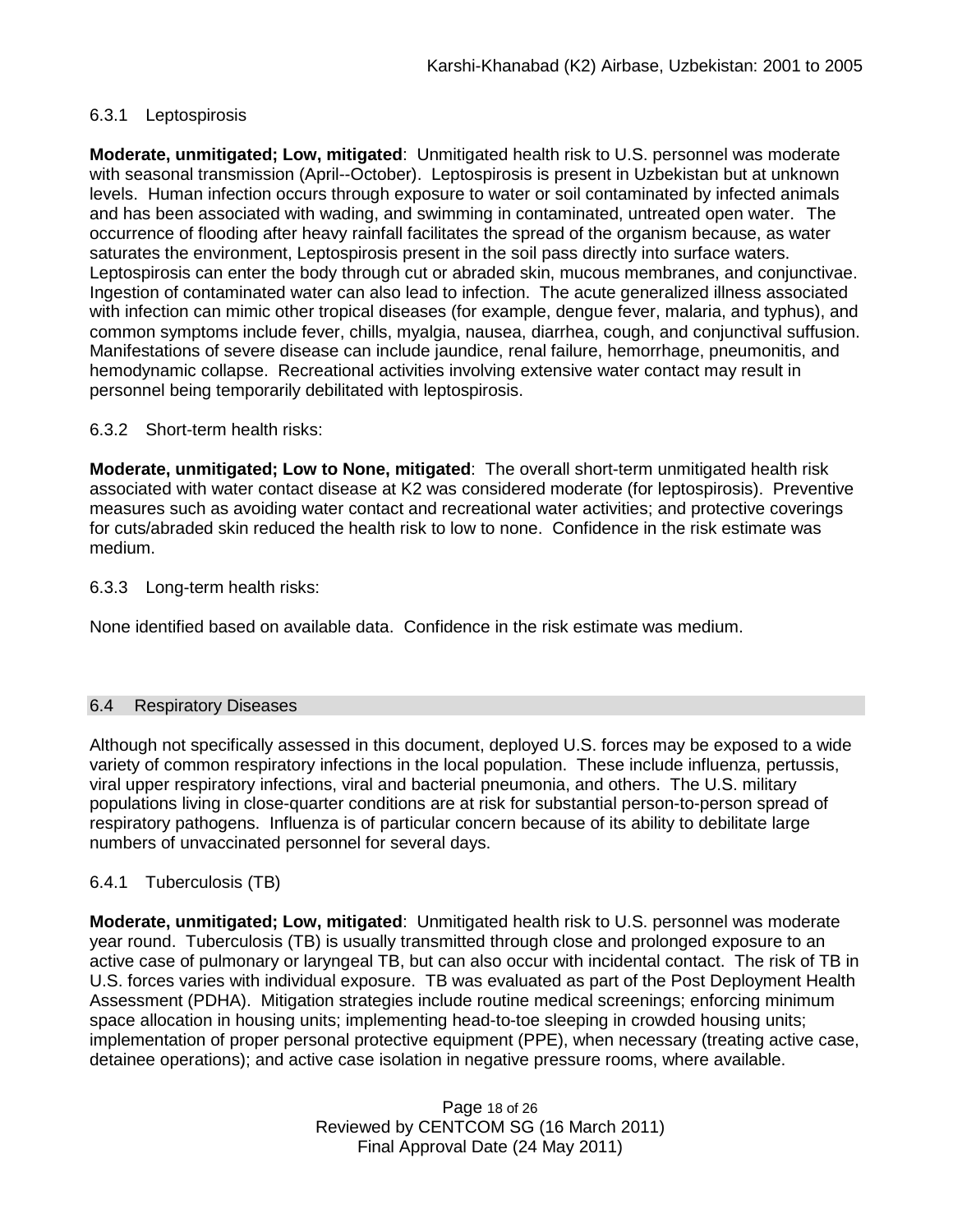### 6.4.2 Meningococcal meningitis

**Low**:Unmitigated health risk to U.S. personnel was low year round. Meningococcal meningitis is transmitted from person to person through droplets of respiratory or throat secretions. Risk is comparable to the U.S. among unvaccinated personnel who have close contact with the local population. Close and prolonged contact facilitates the spread of this disease. Meningococcal meningitis is a potentially very severe disease typically requiring intensive care; fatalities may occur in 5-15% of cases. Mitigation strategies include routine medical screenings; enforcing minimum space allocation in housing units; implementing head-to-toe sleeping in crowded housing units; implementation of proper PPE, when necessary (treating active case, detainee operations); and active case isolation in negative pressure rooms, where available. Additional measures include vaccination and frequent sanitation of common use items (phones, door handles) and areas.

### 6.4.3 Short-term health risks:

**Moderate to Low, unmitigated**; **Low to None, mitigated**: The overall short-term unmitigated health risk associated with respiratory diseases at K2 was considered moderate (for tuberculosis) to low (for meningococcal meningitis). Preventive measures such as vaccination; routine medical screenings; and active case isolation in negative pressure rooms reduced the health risk to low to none. Confidence in the risk estimate was medium.

### 6.4.4 Long-term health risks:

**None identified based on available data.** TB was evaluated as part of the Post Deployment Health Assessment (PDHA). A TB skin test was required post-deployment if potentially exposed and was based upon individual service policies.

### 6.5 Animal-Contact Diseases

### 6.5.1 Rabies

**Moderate, unmitigated; Low, mitigated**: Unmitigated health risk to U.S. personnel was moderate year round. Occurrence is well above U.S. levels due to the lack of organized control programs. Dogs are the primary sources of human exposure to rabies in Uzbekistan, and canine rabies is the most common rabies strain. Rabies is transmitted by exposure to the virus-laden saliva of an infected animal, typically through bites, but could occur from scratches contaminated with the saliva. The vast majority (>99%) of persons who develop rabies disease will do so within a year after a risk exposure, there have been rare reports of individuals presenting with rabies disease up to six years or more after their last known risk exposure. Mitigation strategies included command emphasis of CENTCOM GO 1B, reduction of animal habitats, active pest management programs, and timely treatment of feral animal scratches/bites.

## 6.5.2 Q-Fever

**Moderate, unmitigated; Low, mitigated**: Unmitigated health risk to U.S. personnel was moderate year round. Rare cases were possible among personnel exposed to aerosols from infected animals, with clusters of cases possible in some situations. Significant outbreaks (affecting 1-50 percent) could occur in personnel with heavy exposure to barnyards or other areas where animals are kept. Unpasteurized milk may also transmit infection. The primary route of exposure is respiratory, with an

> Page 19 of 26 Reviewed by CENTCOM SG (16 March 2011) Final Approval Date (24 May 2011)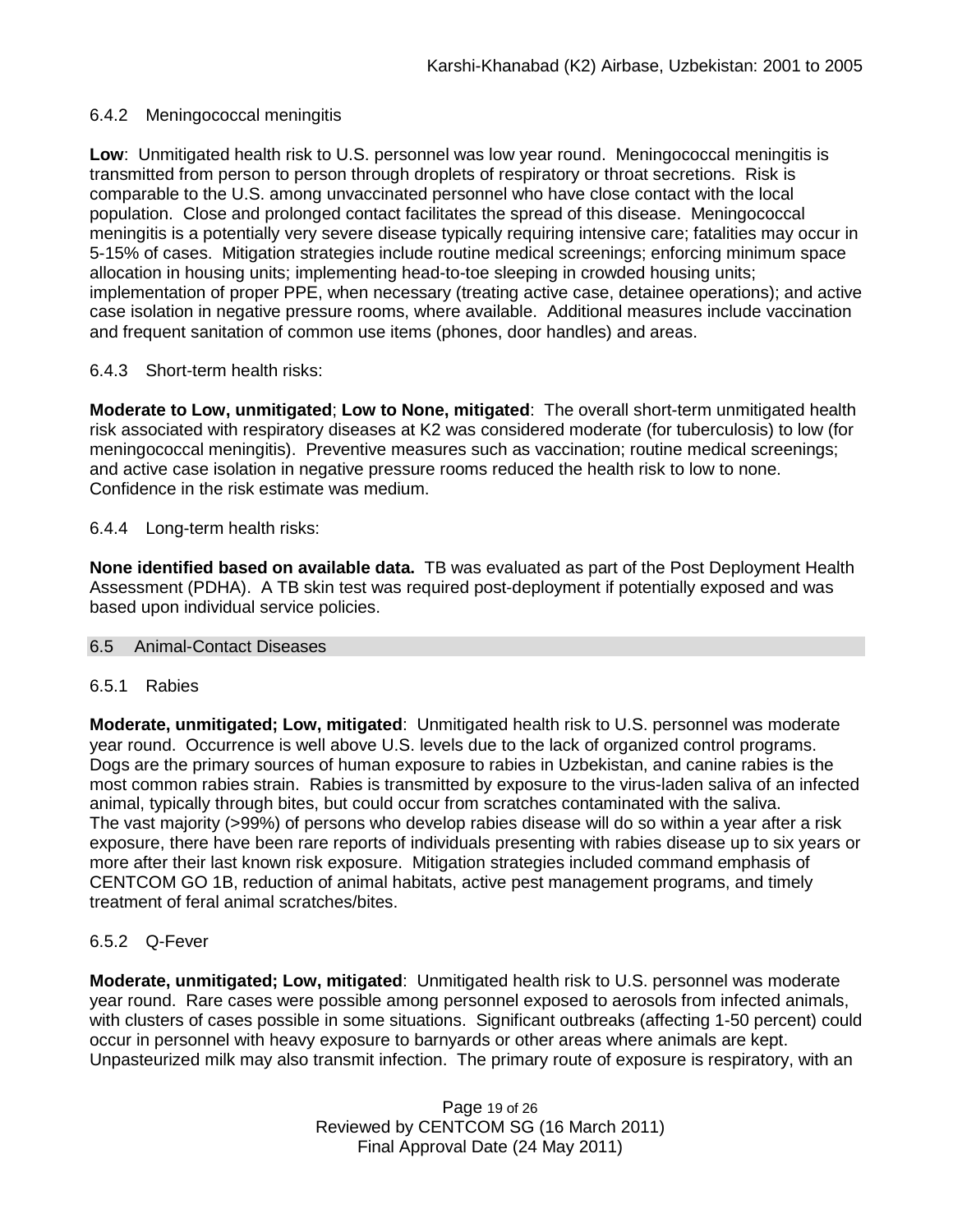infectious dose as low as a single organism. Q-Fever is a debilitating febrile illness, sometimes presenting as pneumonia, typically requiring 1 to 7 days of inpatient care followed by return to duty. Mitigation strategies include consuming approved food sources, avoidance of animals and farms, dust abatement when working in these areas (wet mop, water sprayed on high volume traffic areas, etc.), and proper PPE for personnel working with animals, and immunization.

## 6.5.3 Anthrax

**Moderate, unmitigated; Low, mitigated**: Unmitigated health risk to U.S. personnel was moderate year round. Cutaneous and gastrointestinal anthrax are the most common forms of naturally occurring infection; cutaneous anthrax is transmitted by direct contact with infected animals or carcasses, including hides. Eating undercooked infected meat can result in contracting gastrointestinal anthrax. Pulmonary anthrax is contracted through inhalation of spores and is extremely rare. Cutaneous anthrax typically requires 1 to 7 days of supportive care with subsequent return to duty; gastrointestinal anthrax typically requires hospitalization, and has a high fatality rate if untreated. Mitigation strategies include consuming approved food sources, avoidance of animals and farms, dust abatement when working in these areas (wet mop, water sprayed on high volume traffic areas, etc.), and proper PPE for personnel working with animals, and immunization.

## 6.5.4 H5N1 avian influenza

**Low**: Unmitigated health risk to U.S. personnel was low year round. Extremely rare cases could occur in U.S. personnel who have close contact with birds or poultry infected with H5N1. H5N1 is a very severe illness. The fatality rate is higher than 50 percent in symptomatic cases. Mitigation strategies include avoidance with birds/poultry and proper cooking temperatures for poultry products.

6.5.5 Short-term health risks:

**Moderate to Low, unmitigated; Low to None, mitigated**: The overall short-term unmitigated health risk associated with animal contact diseases at K2 was considered moderate (for rabies, Q-fever, and anthrax) to Low (for H5N1 avian influenza). Preventive measures such as consuming approved food sources; immunization; and avoidance of animals and farms reduced the health risk to low to none. Confidence in risk estimate was medium.

## 6.5.6 Long-term health risks:

**Low**: The long-term risk for rabies is low because the incubation period for rabies can be several years in rare cases.

## **7 Venomous Animal/Insect**

The DOD Occupational and Environmental Health Surveillance (OEHS) Data Portal did not have a base camp assessment for any venomous animal/insects. Routine pest control measures are conducted at K2.

## **8 Heat/Cold Stress**

Uzbekistan has long, hot summers and short, mild winters. Extreme maximum and low temperatures are 104 degrees Fahrenheit (ºF) and 28.4 ºF.

> Page 20 of 26 Reviewed by CENTCOM SG (16 March 2011) Final Approval Date (24 May 2011)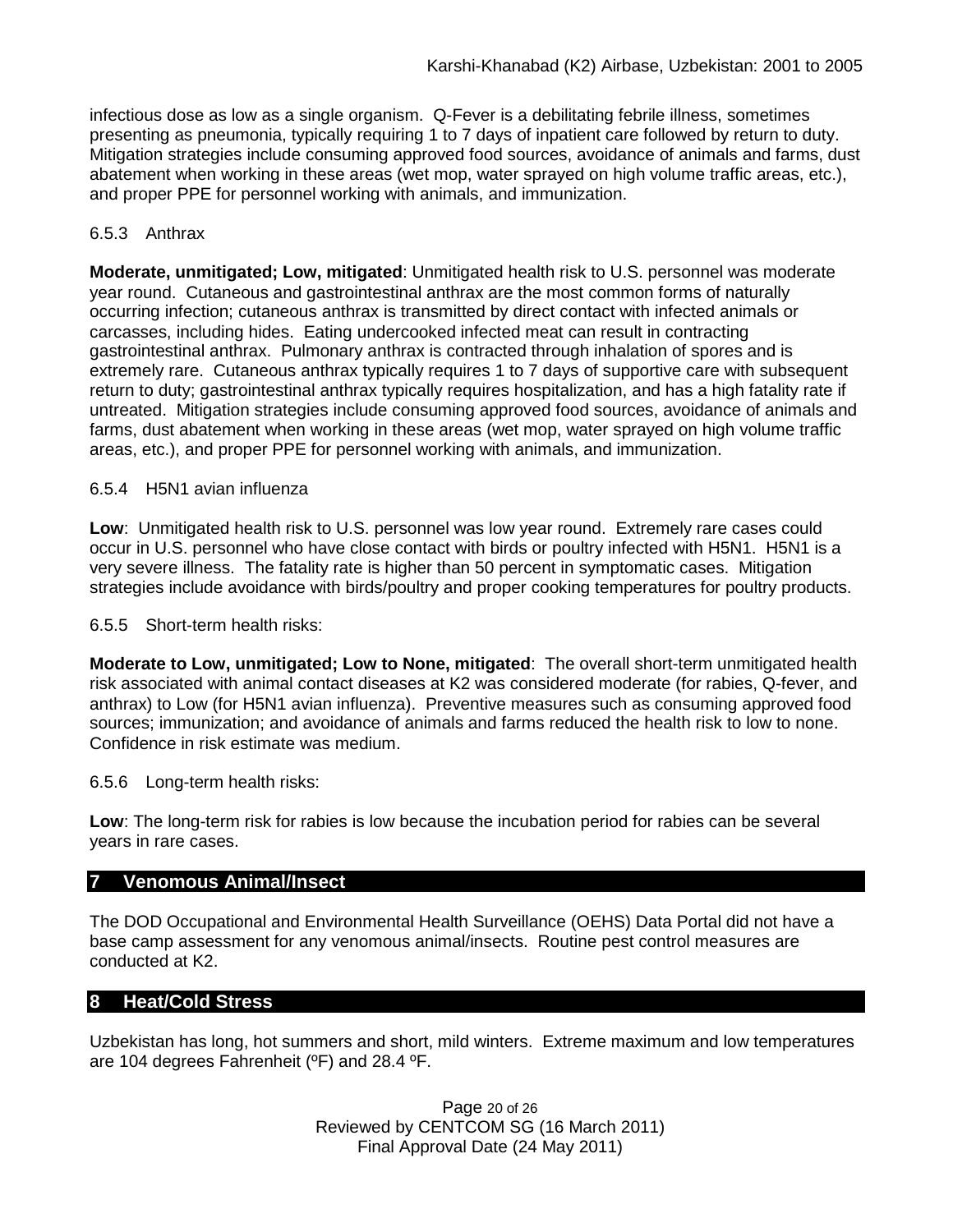### 8.1 Heat

### 8.1.1 Short-term health risk:

**High, unmitigated; Low, mitigated**: The short-term health risk of heat injury was high in unacclimated personnel. Preventive measures such as work-rest cycles; and proper hydration reduced the health risk to low.

### 8.1.2 Long-term health risks:

**Low**: The long-term health risk may be greater to certain susceptible persons–those older (i.e., greater than 45 years), in lesser physical shape, or with underlying medical/health conditions. Longterm health implications from heat injuries were rare but could occur–especially from more serious heat injuries such as heat stroke.It was possible that high heat in conjunction with various chemical exposures could increase long-term health risks, though specific scientific evidence was not conclusive. Confidence in these risk estimates was medium.

### 8.2 Cold

Short-term and Long-term health risks: The risk of cold injury was low. Confidence in this risk estimate was medium.

### **9 Noise**

### 9.1 Continuous:

Noise evaluation from the Environmental Site Survey and Operational Health Risk Assessment (2002) and SF600 (September 2002-May 2003) indicated combined noise sources at the site generate noise levels that are equivalent to a large city or industrial facility. Major noise sources were the prime power generation station, Subsistence/Storage refrigeration trailer area, the refrigeration trailers located next to the base camp's dining facility and flight operations. Noise levels are not appreciably lower during the overnight hours. The noise levels indicated that personnel could be exposed to hazardous levels of noise that may lead to hearing loss. Hearing protection is required by personnel working in sources of major noise.

Short-term and Long-term risks: **High, unmitigated; Low, mitigated**. The unmitigated health risk was high for individuals working near major noise sources without proper hearing protection. Risk was reduced to low through use of proper hearing protection. Confidence in risk estimate was medium.

### 9.2 Impulse:

No impulse noise evaluations conducted, not evaluated. Short-term and Long-term risks: Not evaluated because there is no available impulse noise evaluation/data. No identified health risks.

> Page 21 of 26 Reviewed by CENTCOM SG (16 March 2011) Final Approval Date (24 May 2011)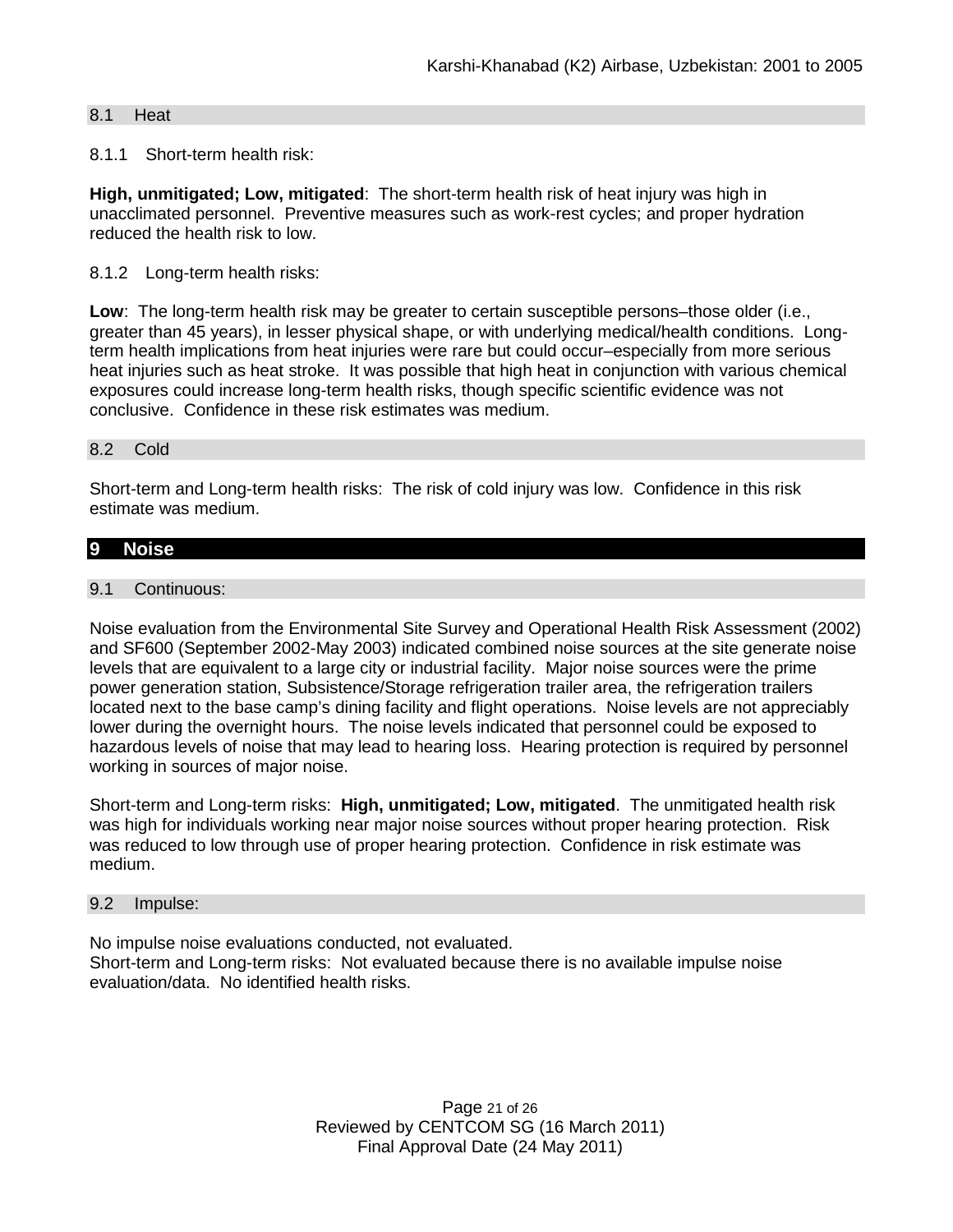# **10 Other Unique Occupational Hazards**

#### 10.1 Potential environmental contamination sources

DoD personnel are exposed to various chemical, physical, ergonomic, and biological hazards in the course of performing their mission. These types of hazards depend on the mission of the unit and the operations and tasks which the personnel are required to perform to complete their mission. The health risk associated with these hazards depends on a number of elements including what materials are used, how long the exposures last, what is done to the material, the environment where the task or operation is performed, and what controls are used. The hazards can include exposures to heavy metal particulates (e.g. lead, cadmium, manganese, chromium, and iron oxide), solvents, fuels, oils, and gases (e.g. carbon monoxide, carbon dioxide, oxides of nitrogen, and oxides of sulfur). Most of these exposures occur when performing maintenance task such as painting, grinding, welding, engine repair, or movement through contaminated areas. Exposures to these occupational hazards can occur through inhalation (air), skin contact, or ingestion; however exposures through air are generally associated with the highest health risk.

#### 10.2 Fuel/Petroleum Products/Industrial Chemical Spills

The Environmental Site Characterization and Operational Health Risk Assessment conducted in November 2001 by PHRC-Europe (formally USACHPPM-Europe) found widespread jet fuel plumes, usually 1-3 meters underground, most likely from a leaking Soviet-era underground fuel distribution system. The fuel vapors from the plumes were the cause of the bad smell and pooling of "black goo" while digging.

Short-term and Long-term risks: **Low**. In November 2001, the trench was filled with clean soil to create a cap to hold the vapors underground. In addition, areas of known fuel contamination were delineated as "no dig" areas. These measures reduced Personnel exposure to chemicals. Confidence in this risk estimate is medium.

#### 10.3 Waste Sites/Waste Disposal

During the closure of K2, a 20-foot long shipping container accumulating regulated medical waste was discovered. A local contractor was found that could properly handle and incinerate the container's contents.

Short-term and Long-term health risks:None identified based on available data. Confidence in this risk estimate is medium.

#### 10.4 Pesticides/Pest Control

The Baseline Infectious Disease Risk Assessment for Uzbekistan identifies mosquitoes, ticks, and sandflies as present in the country. The DOD OEHS Data Portal database was searched for any information on this topic along with the 2002 and 2004 site assessments. The databases and reports did not contain data on pesticides/pest control.

Short-term and Long-term risks: **Low**. Confidence in this risk estimate is low to medium.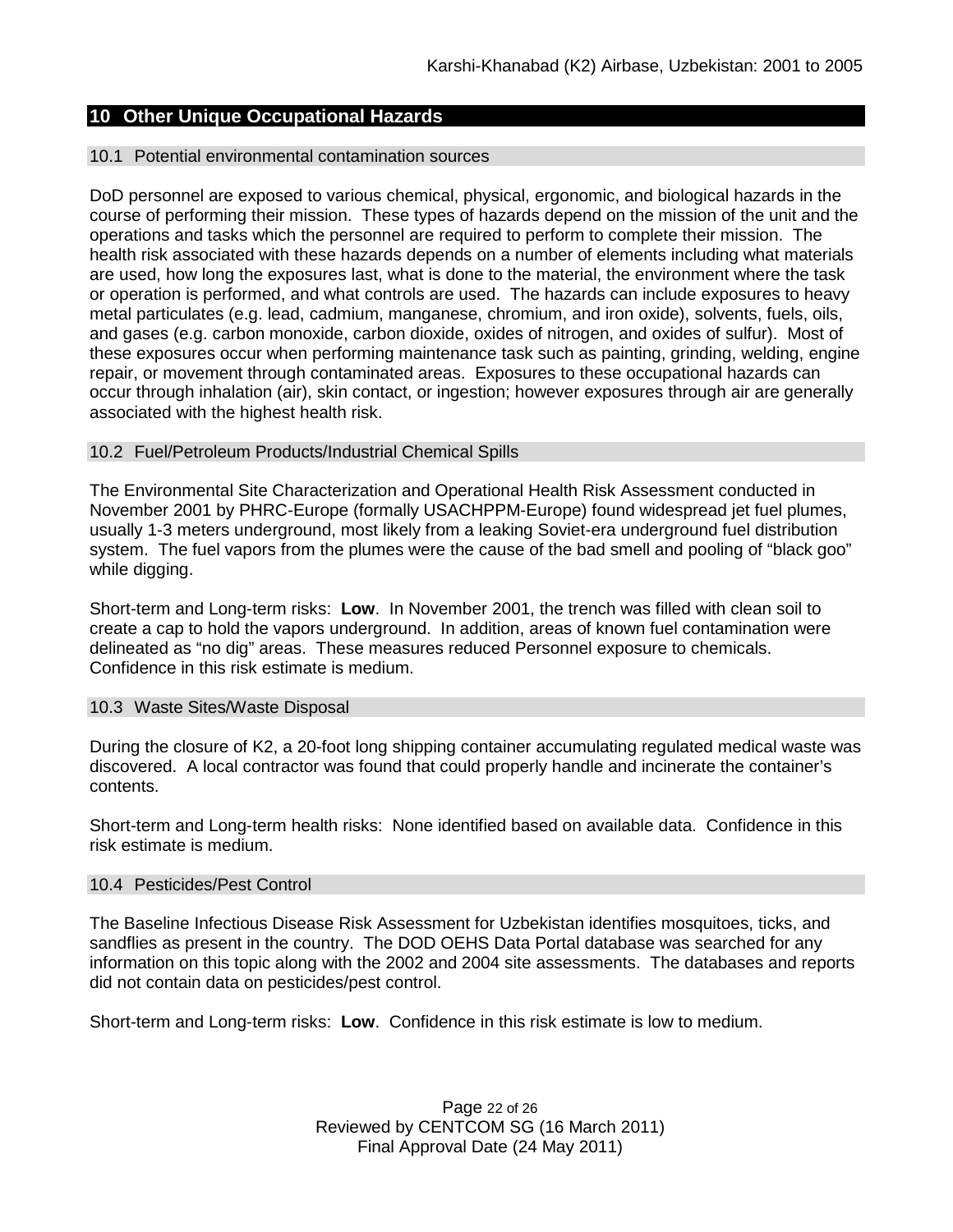### 10.5 Lead- based Paint

The base camp's One-Stop In-processing Center was the only structure with lead based paint. Information pertaining to the condition of the lead based paint is not available. The Center was relocated (relocation date not available) into Corimec-type containers and the old facility was not occupied by US personnel. No paint chip sampling was required.

Short-term and Long-term risks:None identified based on available data. Confidence in this risk estimate is medium.

#### 10.6 Asbestos

The Environmental Site Characterization and Operational Health Risk Assessment conducted in November 2001, found asbestos was present in localized areas of surface dirt. Several years prior to the U.S. occupying K2, Soviet missiles were destroyed there. This event contaminated some areas of surface dirt with asbestos. Also, the 2004 Final Deployment Occupational and Environmental Health Site Assessment stated previous operational health risk assessments identified several structures  $(i.e., 416<sup>th</sup> AEG$  Vehicle maintenance Facility, CI/FP/JAG Building and its gazebo, and Military Police Headquarters Building) with friable asbestos containing material (ACM) tiled roofs. However, the 2004 site assessment identified only one structure with ACM tiled roofs, the CI/FP/JAG Building's gazebo. The site assessment concluded airborne friable asbestos does not pose a health threat.

Short-term and Long-term risks: **Low**. Air samples did not detect the presence of any airborne asbestos fibers. Facility personnel were not exposed to inhalable asbestos fibers. Confidence in this risk estimate is medium.

> Page 23 of 26 Reviewed by CENTCOM SG (16 March 2011) Final Approval Date (24 May 2011)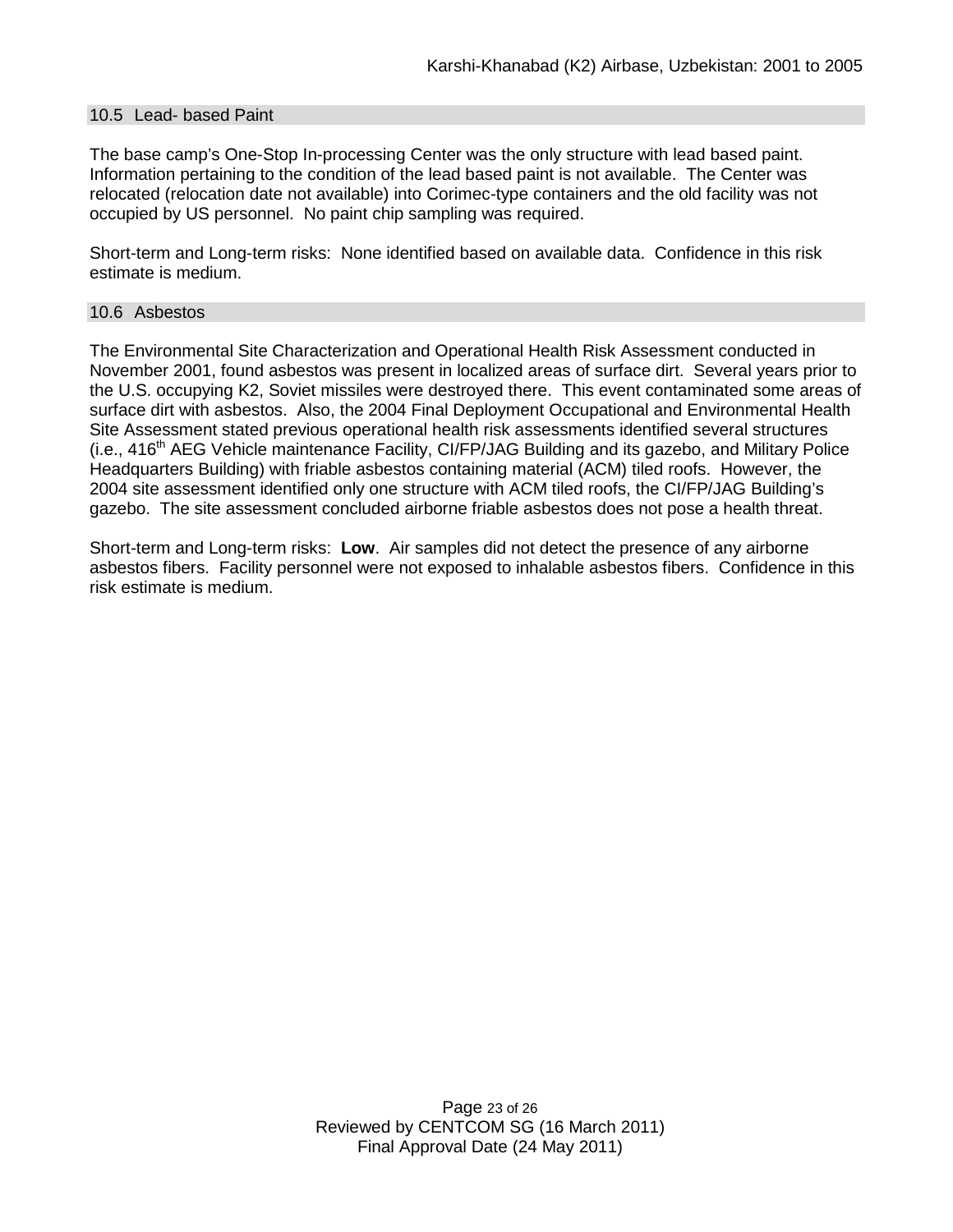## **11 References[2](#page-23-0)**

 $\overline{a}$ 

- 1. Army Medical Department Journal, Preventive Medicine Support in Afghanistan during Operation Enduring Freedom, April-June 2007.
- 2. CJCS (MCM) 0028-07, *Procedures for Deployment Health Surveillance,* 2007.
- 3. Central Intelligence Agency (CIA), The World Factbook, Uzbekistan at [https://www.cia.gov/library/publications/the-world-factbook/geos/uz.html.](https://www.cia.gov/library/publications/the-world-factbook/geos/uz.html) The website was accessed on 9 December 2010.
- 4. Chronological Record of Medical Care Standard Form 600, OEF Environmental/Occupational Health Exposure Data Karshi-Khanabad (K2) Airfield, Uzbekistan, September 2002-April 2003.
- 5. Defense Occupational and Environmental Health Readiness System (referred to as the DOEHRS-EH database) at [https://doehrs-ih.csd.disa.mil/Doehrs/.](https://doehrs-ih.csd.disa.mil/Doehrs/)
- 6. Department of Army (DA) Technical Bulletin, Medical 577, *Sanitary Control and Surveillance of Field Water Supplies*, 2010.
- 7. DoDI 6055.05, Occupational and Environmental Health, 2008.
- 8. DoDI 6490.03, *Deployment Health*, 2006.
- 9. DOD OEHS Data Portal: [https://doehsportal.apgea.army.mil/doehrs-oehs/.](https://doehsportal.apgea.army.mil/doehrs-oehs/) Some of the data and reports used may be sensitive or otherwise have some restricted distribution.
- 10. Final Report, Deployment Occupational and Environmental Health Site Assessment, Karshi-Khanabad, Karshi, Uzbekistan, 31 August-11 September 2004.
- 11. Global Security: Karshi-Khanabad (K2) Air Base, Camp Stronghold Freedom, Khanabad, Uzbekistan at [http://www.globalsecurity.org/military/world/centralasia/khanabad.htm.](http://www.globalsecurity.org/military/world/centralasia/khanabad.htm) The website was accessed on 19 October 2010.
- 12. Klaassen, Curtis D. *Casarett and Doull's Toxicology*: the Basic Science of Poisons, Chapter 2- Principles of Toxicology; Fifth Edition, McGraw-Hill, New York.

Page 24 of 26 Reviewed by CENTCOM SG (16 March 2011) Final Approval Date (24 May 2011)

<span id="page-23-0"></span> $2$  NOTE. The data are currently assessed using the TG230 Final. The general method involves an initial review of the data which eliminates all chemical substances not detected above 1-yr negligible MEG. Those substances screened out are not considered acute or chronic health hazards so are not assessed further. For remaining substances, acute and chronic health effects are evaluated separately for air and water (soil is only evaluated for long-term risk). This is performed by deriving separate short-term and long-term population exposure level estimates (referred to as population exposure point concentrations (PEPC) that are compared to MEGs derived for similar exposure durations. If less than or equal to negligible MEG the risk is Low. If levels are higher than negligible then there is a chemical-specific toxicity and exposure evaluation by appropriate SMEs, which includes comparison to any available marginal, critical or catastrophic MEGs. For drinking water, 15 L/day MEGs are used for the screening while site specific 5-15 L/day are used for more detailed assessment. For nondrinking water (such as that used for personal hygiene or cooking), the 'consumption rate' is limited to 2 L/day (similar to the EPA) which is derived by multiplying the 5 L/day MEG by a factor of 2.5 to conservatively assess non-drinking uses of water.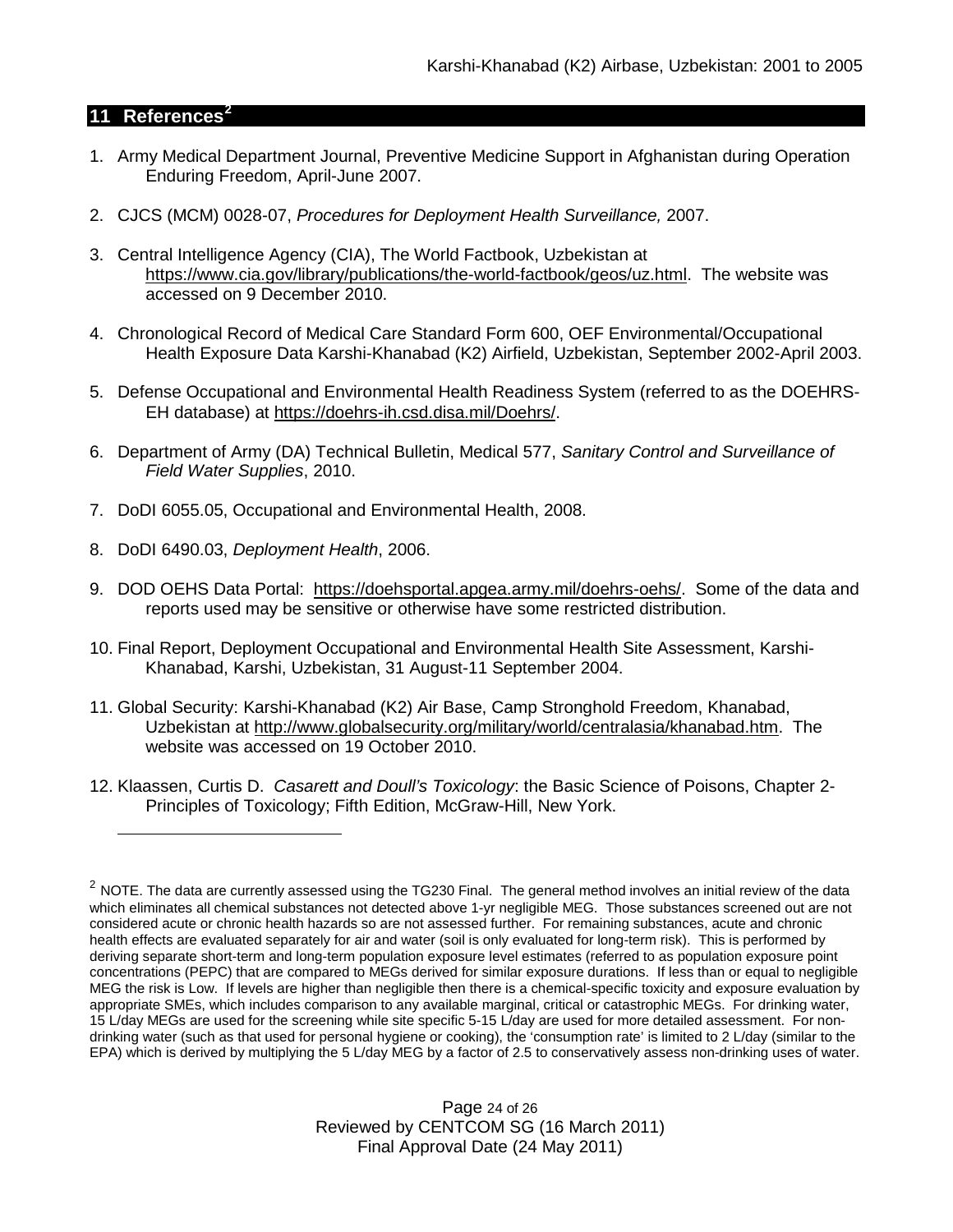- 13. USACHPPM, Field Final Report, Environmental Site Survey and Operational Health Risk Assessment Stronghold Freedom, Karshi-Khanabad Airfield, Uzbekistan, 31 May-14 June 2002.
- 14. USACHPPM, Particulate Matter Factsheet No. 64-009-0708, 2008.
- 15. U.S. Central Command (CENTCOM) Regulation 220-1, Deployment Health Surveillance and Force Health Protection, 2010.
- 16. USAPHC TG230, June 2010 Revision, Final Environmental Health Risk Assessment and Chemical Exposure Guidelines for Deployed Military Personnel TG230.
- 17. World Health Organization (WHO) Fact Sheet No. 141, *Meningococcal meningitis*, 2010.